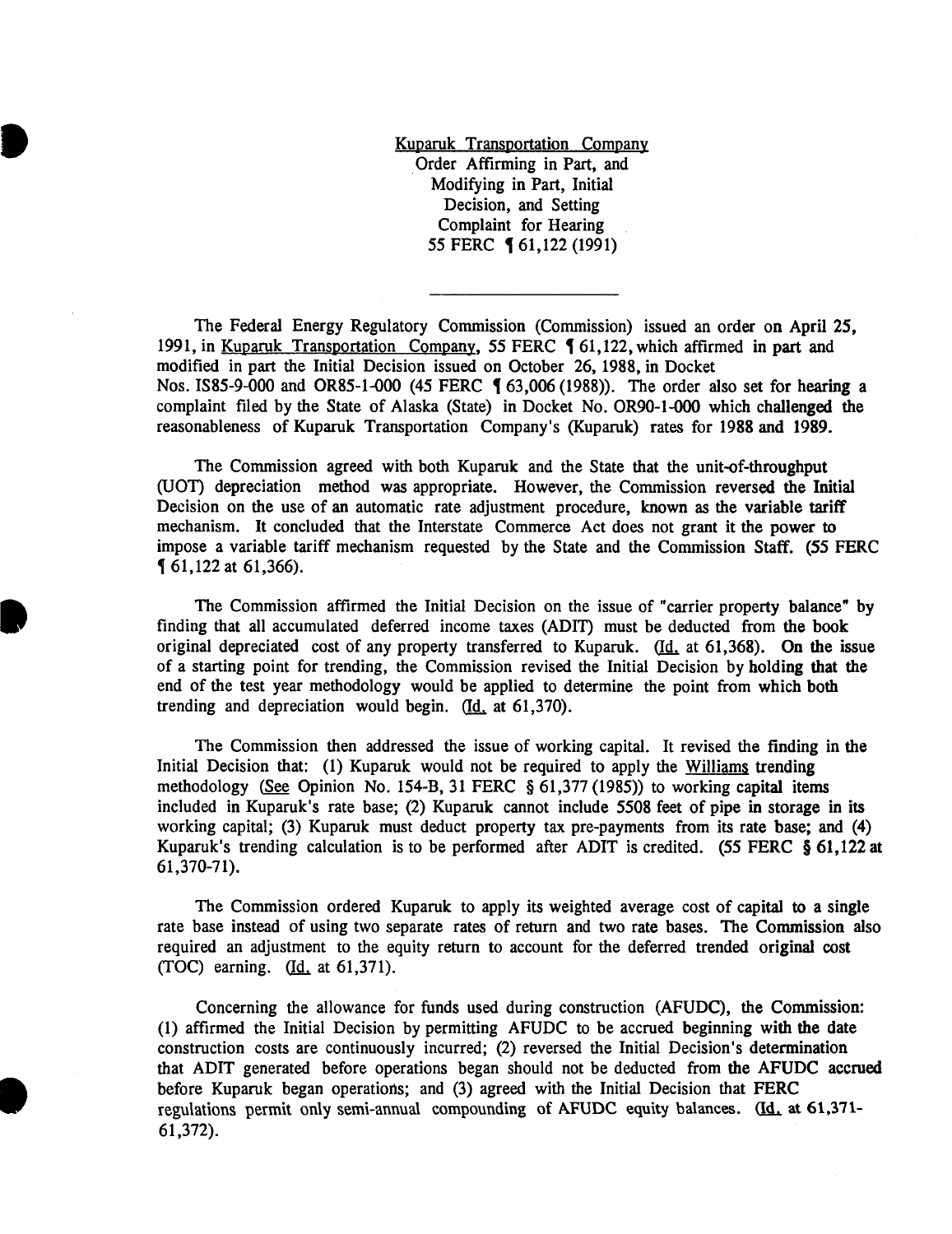Kuparuk Transportation Company, Order Affirming in Part, and Modifying in Part, Initial Decision, and Setting Complaint for Hearing, 55 FERC **[** 61,122 (1991).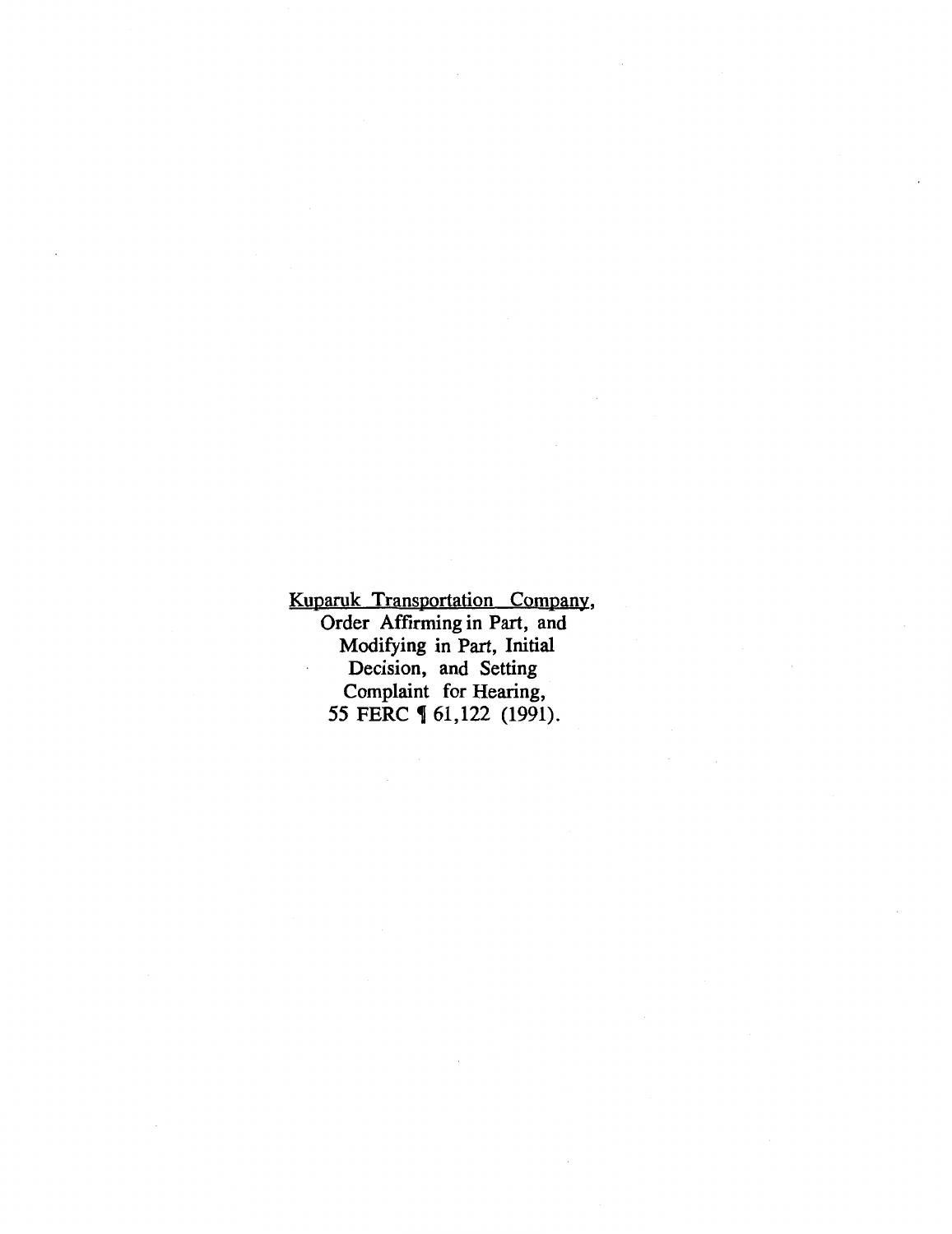# **['If 61,122]**

# Kuparuk Transportation Company, Docket Nos. ISSS-9-000, ORSS-1-000, and OR9o-1-000

# Order Affirming in Part, and Modifying in Part, Initial Decision, and Setting Complaint for Hearing

# (Issued April25, 1991)

# Before Commissioners: Martin L. Allday, Chairman; Charles A. Trabandt, Elizabeth Anne Moler, Jerry J. Langdon and Branko Terzic.

# [Note: Initial Decision of the presiding administrative law judge issued October 26, 1988, appears at 45 FERC ¶ 63,006.]

This order affirms in part, and modifies in part, an Initial Decision. (ID) issued October 26, 1988, in Docket Nos. ISBS-9-000 and  $OR85-1-000$ ,<sup>1</sup> and determines the reasonableness of the initial rates filed in 1984 and 1985 by the Kuparuk Transportation Company (Kuparuk). These rates apply to common carrier transportation of oil between the Kuparuk River Unit oil field in northwest Alaska and a connection with the Trans-Alaska Pipeline System(TAPS) at the latter's Pump Station No. 1. This order also establishes standards for rates for the same services through December 31, 1987. This order also sets for hearing a com-

14 Order No. 493, exhibit C, Tariff Sheet Pagination Guidelines.

 $145$  FERC  $[$  63,006 (1988).

 $2$  Under section 16 of the Interstate Commerce Act (ICA), which governs oil pipeline rates, the Commission may award reparations for up to two years preceding the date the complaint is filed.

3 *Williams Pipe Line Co. (Wiillams),* 31 FERC f 61,377 (1985) (Opinion No. 154-B). - · ·

<sup>4</sup>*WilJiiuris* ~Pipe *Line' Co.;* 33 · FERC f 61,327  $(1985)$  (Opinion No. 154-C). This order is one of three relevant orders on the regulation of oil pipeline rates. The others are *ARCO Pipeline Co.*, 52 FERC 161,055

plaint filed by the State of Alaska (State), on December 29, 1989, in Docket No. OR90-1-000, which challenges the reasonableness of Kuparuk's rates for the period January 1, 1988 through December 31, 1989.<sup>2</sup> The Commission will apply the standards contained in *Williams Pipe Line,* collectively Opinion Nos. 154-B<sup>3</sup> and 154-C,<sup>4</sup> which set forth the Commission's cost-based principles for determining the reasonableness of oil pipeline rates.<sup>5</sup>

The methodology established here is to be applied by the parties and the administrative law judge (ALJ) in the proceeding addressing the State's second complaint concerning

(1990) (Opinion No. 351), reh'g granted arid denied *in*  part, 53 FERC **f** 61,398 (1990) (Opinion No. 351-A), and *Buckeye Pipe Line* Company, *L.P.,* 53 FERC f 61,473 (1990) (Buckeye) (Opinion No. 360).

*s* In *Buckeye. Pipe Line* Company, 44· FERC f 61,066, order. on reh'g, 45 FERC f 61,046 (1988); the Commission applied a light-handed regulatory approach and concluded that Buckeye's rates could be based on market forces, a standard less rigid than that of Opinion No. 154-B. The Commission has not been asked to remand this proceeding for a *Buckeye*  determination and so will resolve this matter under the standards of Opinion No: 154-B.

### **Federal Energy Guidelines**

**'If 61,122**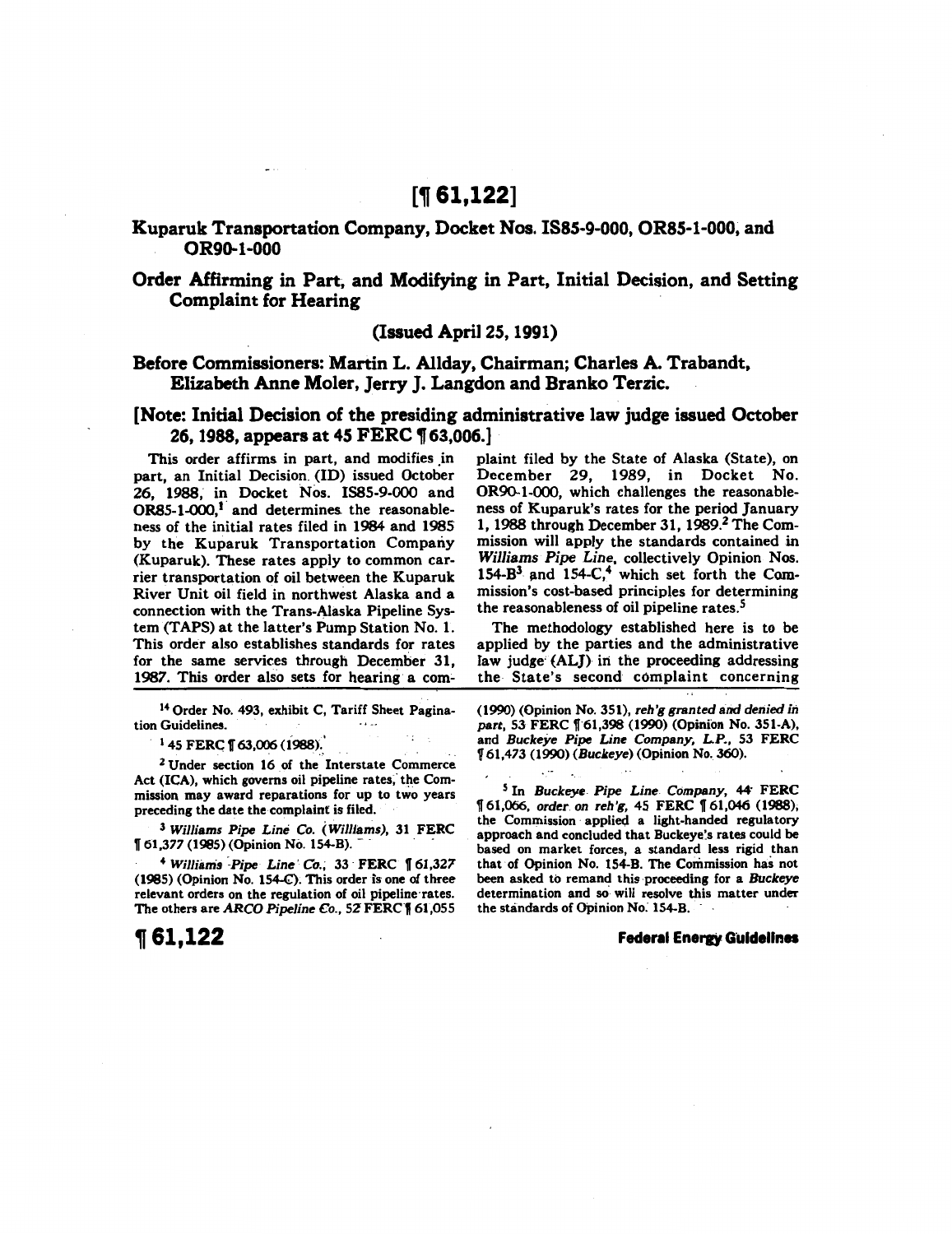Kuparuk's rates, filed December 29, 1989, in Docket No. OR90-1-000. The Commission is setting the State's 1989 complaint for hearing, rejecting Kuparuk's argument that the State's 1989 complaint is premature, and agreeing in part that action on the 1989 complaint should be held in abeyance until the Commission has completed review of the ID in Docket Nos. 1885-9-000 and ORB5-1-000. This will permit the record to be updated based on the principles discussed in this order and using more recent information that may be available. Kuparuk may apply the rates determined by this decision to be just and reasonable for the years after 1987 on an interim basis until the Commission establishes rates that are just and. reasonable for subsequent years in the case remanded by this order.

### I. Background

Kuparuk is a partnership owned by the pipeline subsidiaries of four oil producers conducting oil recovery operations in the Kuparuk River Unit field.<sup>6</sup> Kuparuk's facilities include a 24-inch pipeline approximately *37* miles long, the supporting structures (called vertical support members), two central production facilities, and a 12-inch and 10-inch pipeline facility connecting the two central processing facilities. Virtually all of the system is aboveground. It includes connections with the West Sak and Milne Point oil fields, which are adjacent to the Kuparuk Field Unit. Kuparuk began construction of the 24-inch pipeline in the Spring of 1983 and began operating it on October 6, 1984.

Before Kuparuk began its operations, the Kuparuk Pipeline Company (KPC) operated a 16-inch pipeline located on the same vertical support mechanisms between December 1981 and October 6, 1984. On the latter date KPC sold the 16-inch pipeline to the Oliktok Pipeline Company (Oliktok) for use as a natural gas pipeline. Oliktok rented the space on most of the vertical support mechanisms from Kuparuk for \$432,814 per annum during the time the record was open in this proceeding. Oliktok's rates and revenue are not determined by the Commission under the ICA or the Natural Gas Act (NGA) because ·it involves the intrastate transportation of natural gas. Kuparuk also acquired most of the supporting vertical support mechanisms and central processing facilities from KPC on that date.

On October 3, 1984, Kuparuk filed an adoption notice, adopting KPC's existing transportation rate of 69 cents per barrel. On December 4, 1984, Kuparuk filed a tariff in Docket No. 1885-9-000 reducing its rate to 61 cents per barrel for movements through the Kuparuk line to Pump Station No. 1 and establishing a new rate of 55 cents per barrel for shipments from the West Sak connection to the same point. Kuparuk's existing rates were therefore filed before the date Opinion No. 154-B issued on June 28, 1985.

On January 3, 1985, the State· of Alaska protested the rate Kuparuk filed in Docket No. IS85-9-000 and filed a complaint in Docket No. ORB5-1-000 alleging the previously existing rate was unjust and unreasonable for the period October 3, 1984 through January 14, 1985. The Oil Pipeline Board suspended the new rates for one day, and permitted them to become effective on January 16, 1985, subject to investigation. On June 5, 1985, the 61 cent and 55 cent rates Kuparuk filed in December 1984 were set for hearing,<sup>7</sup> and the two dockets were consolidated. Direct testimony and reply testimony were filed between May and October 1986. hearings were conducted. in November 1986, and the record closed January 7, 1987. Briefs and reply briefs . were filed in February and . March 1987, and the ID issued on October 26, 1988. Exceptions and replies to exceptions were filed by the State, Kuparuk, the Commission staff, and the: Association: of Oil Pipelines (AOPL).

The ID consists of seven topics addressing: (1) whether the *Williams* methodology is appropriately applied to Kuparuk; (2) the structure of Kuparuk's rate base, (3) rate of return and capital structure; (4) treatment of nonjurisdictional property. (revenue from the Oliktok Pipeline); (5) calculation of operating expenses, most· importantly depreciation; (6) the proper rate levels for shipments from the Milne Point unit; and (7) the type of rate structure to be used for future rates, refunds, the use of the test period, and certain special amortization issues. Exceptions to the ID were filed on six of these topics.8 This order therefore discusses the following categories of issues: (1) the application of the *Williams* methodology; (2) rate base issues; (3) treatment of nonjurisdictional property; (4) rate of return, including cost of capital; (5) depreciation; (6) expense for demolition, removal, and restoration; and (7) other operating expenses. This order also dis-

*<sup>6</sup>* The pipeline affiliates are Kuparuk Pipeline Company (57 percent), BP Pipelines, Inc. (28 per· cent), Sohio Alaska Pipeline Company (10 percent), and Unocal Kuparuk Pipeline Company (5 percent). Kuparuk Pipeline Company is owned by Atlantic Richfield (ARCO).

<sup>&</sup>lt;sup>7</sup> 31 FERC 1 61, 269 (1985).

<sup>8</sup> There were no exceptions to the ID's determination on the reasonableness of the Milne Point rates.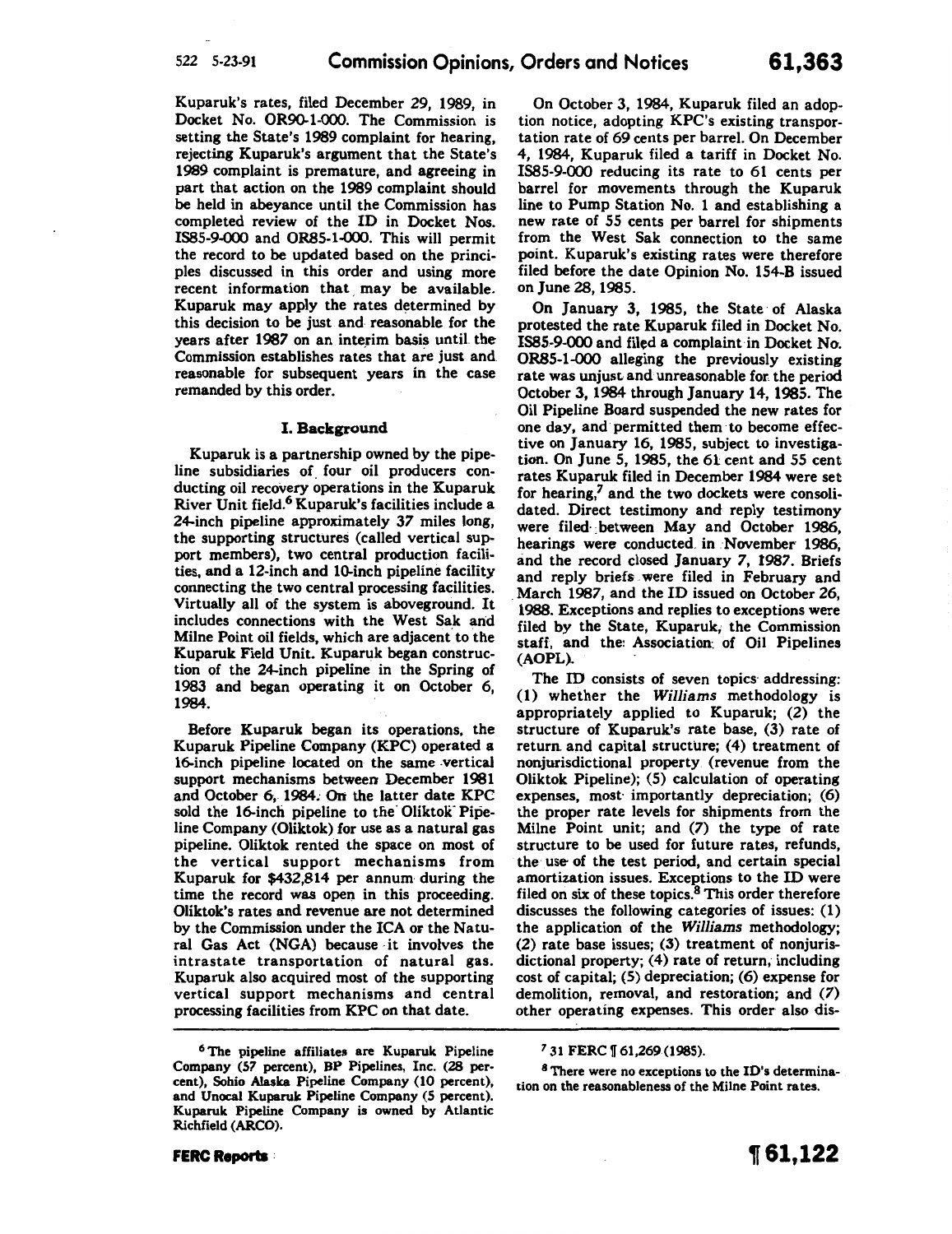cusses the remedies, if any, to be applied in this case.

### II. Discussion

### A. *The* Williams *Methodology*

Prior to the issuance of Opinion Nos. 154-B and 154-C in *Williams,* supra, oil pipelines were entitled to earn a return on capital determined by multiplying the allowed rate of return times a valuation rate base.<sup>9</sup> The valuation formula "weights original cost and reproduction cost according to their relative sizes and then averages them. The resulting weighted mean is then reduced for depreciation."<sup>10</sup> Opinion No. 154-B adopted net depreciated trended original cost (TOC) as the appropriate form of rate base to replace the valuation rate base.11 In addition; Opinion No. 154-B adopted a starting or transition rate base; in dollars for existing plant in order to "bridge the transition from valuation to TOC."<sup>12</sup> Opinion No. 154-B stated that the formula was "fair in view of pipeline investor reliance on a rate base which has been adjusted for inflation," and that it would "more closely approximate the TOC rate base that would have existed had the ICC [Interstate Commerce Commission] not written-up debt [in the valuation formula]. It will ensure that the equity holder does not benefit from the write-up of debt financed assets...."<sup>13</sup> The order also noted that "for the purpose of determining the starting rate base, [the] actual capital structure [to determine the debt and equity ratios] shall be. the actual capital structure as of the date of this opin  $ion.$ " $^{14}$ 

The Commission, in adopting· TOC, was concerned about the ability of newer oil· pipelines to compete with older oil pipelines. TOC alleviates this problem because it eliminates the front-end load associated with net depreciated

9 The valuation formula appears in *Williams Pipe Line Co.*, 21 FERC  $\llbracket 61,260,$  at p. 61,696, n.295 (1982), and Farmers *Unipn Central Exchange, Inc. v. FERC,* 734 F.2d 1486, at 1495 n.28 (D.C. Cir. 1984), *cert. denied sub nom., Williams Pipe* ~ine Co. *v.* Farmers *Union Central Exchange,. Inc.,* 469 U.S. 1034. (Farmers *Union).* 

10 Farmers *Union,* 734 F.2d at 1495, n.28.

 $11$  The Commission has described TOC as follows;

First, TOC, just like net depreciated original cost, requires the determination of a nominal (inflationincluded) rate of return on equity that reflects the pipeline's risks and its corresponding cost of capital. . Next, the inflation component of that rate of return is extracted. This leaves what economists call a "real" rate of return. The real rate of return times the equity share of the rate base yields the yearly allowed equity return in dollars. The inflation factor times the equity rate base yields the equity rate base write-up. That write-up, like depreciation, is

**1[61,122** 

original cost by reducing the equity return in the pipeline's early years. However, the Commission's policy of promoting competition among pipelines does not include raising the rates of the older pipelines to permit new pipelines to compete with them. TOC changes the timing pattern for recovery of the equity component to foster competition.<sup>15</sup>

After the application of the *Williams* methodology to the pipeline's rate base, the remaining rate issues involve typical cost-of-service issues such as throughput volumes, revenues, expenses, and cost of capital, and are determined using the Commission's usual procedures for determining whether rates are just and reasonable.

#### B. *Application of the* Williams *Methodology* to *this* Case

The parties have a fundamental disagreement whether the *Williams* methodology is appropriately applied in these proceedings. Specifically, the State and the Alaska State Regulatory Commission (ASRC), argued that the *Williams* methodology is not wholly appli~ cable to this case. The ASRC argued that the TOC methodology results in lower rates in the early years and higher rates in the later years. The State and the ASRC further assert that this has the practical effect of making oil production in later years more expensive at the very time that the efficiency and productivity of a field are declining, and its production costs rising. They assert that Kuparuk's proposed depreciation methodology should fall outside the *Williams* methodology, and urge, with Kuparuk, the use of accelerated rather than straight line depreciation, a position opposed by staff. Further, the State, with staff's support, urges adoption of a· variable tariff mechanism, <sup>16</sup> which would be used for the recovery of Kuparuk's costs after December 31, 1987,

written-off or amortized over the life of the prop. erty.

*Williams Pipe Line Co.*, 31 FERC 161,377, at p. 61,834 (1985).

<sup>12</sup>*Id:* at p. 61,833. The starting rate base, another computation involved in *Williams,* is not relevant here since Kuparuk is a new pipeline and has never had the reasonableness of its rates. determined: under the ICC valuation based methodology.

<sup>13</sup>*Id.* 

<sup>14</sup>*Id.* at p. 61,839 n.43.

15 See Opinion No. 352, *supra,* 52 FERC at p. 61,237.

<sup>16</sup> A variable tariff mechanism provides for a rate change to be filed on an annual basis. The annual filing typically adjusts rate levels to take into·account changes in throughput, net investment, corporate income taxes, and changes in gross rate base. investment.

**Federal Energy Guidelines**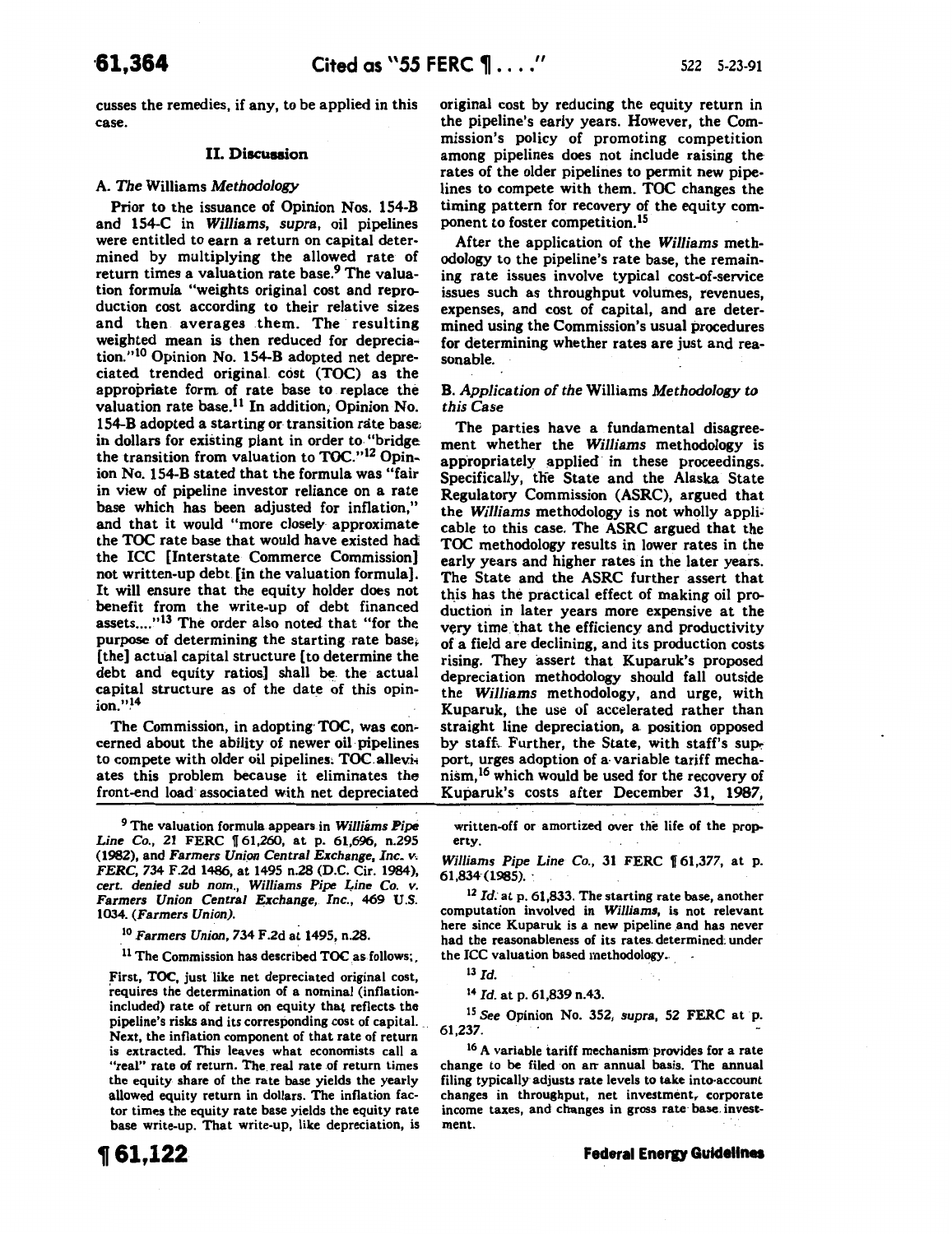rather than a fixed rate tariff. They take this position to assure that Kuparuk does not overrecover its cost of equity as its rate base declines.

In addressing these disputes, the ID noted that the State utilized the basic cost conventions of *Williams,* and then attempted to modify *Williams* to reflect the particular circumstances the State believes exist in this case. The ID found that the State's modification of the TOC methodology is based on its assertion that Kuparuk has a transportation monopoly, and therefore that the *Williams*  methodology is inappropriate. The ID further noted that the State's position varies from Opinion No. 154-B by using a front loaded method of depreciation, in this case a -unit-ofthroughput  $(\overline{UOT})$  method,<sup>17</sup> in contrast to conventional straight-line depreciation.

The ID also concluded that the use of the UOT method is inappropriate because it· would result in a rate profile that would resemble one using a depreciated original cost methodology· rather than one rate profile resulting from the application of the traditional *Williams* methodology; The ID found that the *Williams* depreciation methodology is applicable to Kuparuk, because Kuparuk .is an oil pipeline. For the reasons discussed below in the section on depreciation costs, the Commission agrees with the, State and Kuparuk that the UOT method isthe most appropriate method under the circumstances, and will reverse the ID on the issue of depreciation. The Commission concludes that nothing in. the *Williams* methodol,. ogy, which focuses on the trending of the deferred equity return, precludes this result.

The ID's conclusion on the issue of deprecation contrasts with its adoption of a variable tariff mechanism· to govern future. rates. The ID did so even though the ALI thought such a device was not contained in- either Opinion Nos. 154-B or 154-C. The ID noted that both the State and staff proposed that future rates. be governed. by a variable tariff mechanism, which would require Kuparuk to adjust its rates annually. to reflect changes in cost factors. Staff's variable tariff mechanism would account solely for changes in net investment base, throughput, and corporate income taxes, whereas the State's method would account for virtually all changes in costs and throughput.

 $17$  The unit-of-throughput method calculates the annual depreciation charge based on the percentage of total throughput over the useful life of the pipeline represented by the estimated-volume' to be handled each year. For example, if 100 units would·be handled over the 20-year period the pipeline operates, and 10 units would be transported the first year and eisht the second, the first year depreciation would be 10 percent of the rate base and the second year depreciation would be 8 percent. A similar method is the unitof-production method which is based on the annual percentage of the output of the field served by the

 $\sim$   $\sigma$ 

**FERC Reports** 

The ID also stated that staff asserted that a variable tariff mechanism might also account for changes in the cost of debt.

After rejecting Kuparuk's arguments that the Commission lacks the authority to impose a variable tariff mechanism, the ID concluded that because it appears that Kuparuk's rate base will steadily and significantly decrease every year, even assuming a modest amount of additional trending of the equity portion of rate base, a variable tariff mechanism in combination with a test year approach will better insure that Kuparuk will not over time overcollect a greater amount of return dollars on a greater portion of the rate base that no longer exists for regulatory purposes.<sup>18</sup> Thus, even though nothing in the earlier *Williams* deci· sions would support the application of a variable tariff mechanism to oil pipelines, the ID accepted the arguments of the State and staff on the issue of the declining rate base. To this end the variable tariff mechanism adopted by the ID requires Kuparuk to file a. variable tariff mechanism in a form satisfactory to the Commission, and to include in the variable tariff mechanism a method to adjust Kuparuk's rates for changes in its rate base, throughput, and federal income taxes.

Kuparuk and AOPL except to the ID's adoption of the ·variable tariff mechanism. They argue that section 6 of the ICA permits common carriers regulated by that Act to adjust; rates at any time on their own motion and that nothing in section  $6$  of the ICA can be read to require .a carrier to make periodic rate filings in a manner contemplated by the ID. They assert that to the contrary. the Supreme Court has stated unequivocally. that "[a) carrier is entitled to initiate rates and to adopt such policy making as it deems wise subject to the revisory power conferred upon the Interstate Commerce Commission."<sup>19</sup> Kuparuk and AOPL note that a variable tariff mechanism was adopted in the case of TAPS, but that it was voluntary.<sup>20</sup>

Kuparuk and AOPL also argue that a varia-. ble tariff mechanism overlooks the fact that section- 15 of the ICA has different procedures, depending on whether an investigation is of a. rate filed by the carrier, or is in response to a. complaint, or is on the ICC's own motion. They point out that under section  $15(7)$ , the Com-

pipeline over the field's productive life. If the pipeline serves only one field, the two methods are identical since the useful life of the pipeline equals that of thefield it serves.

<sup>18</sup> See 45 FERC at p. 65,088.

<sup>19</sup> United States v. Illinois Central Railroad, 263.  $U.S. 515, 532(1924).$ 

<sup>20</sup> See, *Trans Alaska Pipeline System*, 35 FERC 1f 61,245 (1986).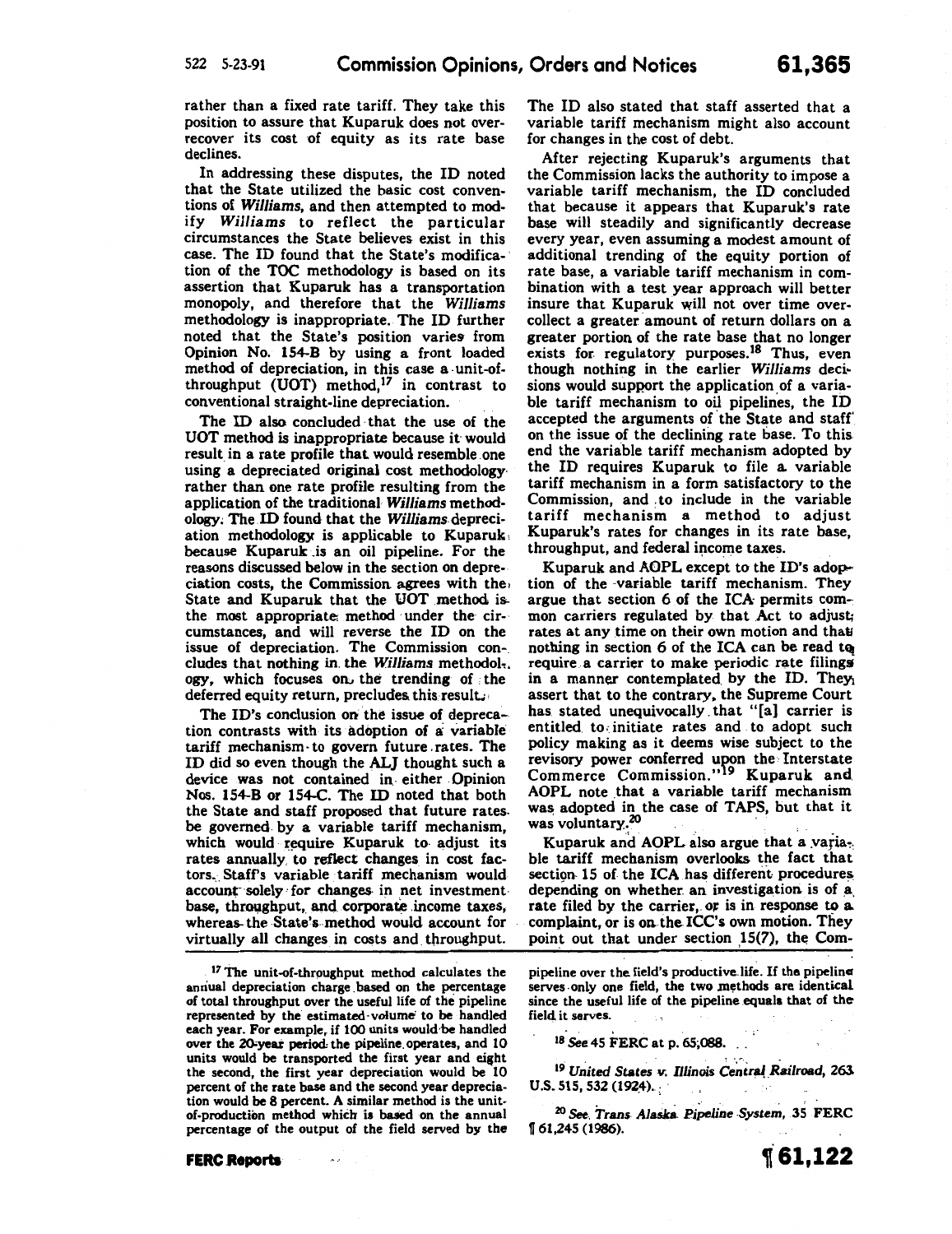mission may suspend a filed rate for up to seven months and investigate a changed rate. Investigations as a result of a complaint are concluded after a hearing under section 15(1) of the Act. They further note that the burden of proof is on the carrier filing the rate if a changed rate is involved under section 15(7), but that the burden of proof is on the complainant under section 15(1).

Kuparuk and AOPL further argue that neither section 15(1) nor section 15(7) authorizes imposition of a requirement for periodic rate filings. They also assert that periodic rate reviews illegally shift the burden of proof on establishing whether existing rates are just and reasonable from the shipper or Commission to the carrier, and deprive the carrier of its right under section 15(1) to a full hearing in complaint cases. They also maintain that because each rate change would be subject to suspension, a variable tariff mechanism precludes the carriers from collecting rates previously determined to be just and reasonable. Finally, they argue that the components of the variable tariff mechanism adopted in the ID are illdefined and arbitrary, and that a variable tariff mechanism would fail to give shippers' adequate notice of the rates to be paid as required by section 6 of the ICA. Kuparuk also argues that. the role of the Commission in • reviewing the formula is unclear, as is that of. the parties who might protest its operation:· Kuparuk also claims that the record in this· proceeding does not support the conclusion that. Kuparuk will experience a rapid decline in its rate base. Kuparuk argues that Commission. policy strongly disfavors periodic rate review, citing early decisions in *Trailblazer. Pipeline· Company,tl* and argues that the clearest exam-. pie of periodic rate review, the Commission's. Purchased Gas Adjustment (PGA) mechanism,. is voluntary.

The State argues that the Commission has the power to require periodic filings, and has done so in the past. The State argues first that a cost-of-service tariff is the device most frequently used, and that under such a mechanism capital, depreciation, and operating costs are adjusted on a· monthly basis. The State alsocites. the Commission's PGA mechanism as

 $21$  18. FERC 161.244 (1982) (Opinion No. 138); 19 FERC 1f 61,116 (1982) (Opinion No. 138-A); 36 FERC § 63,008 (1986). Kuparuk attempts to distinguish *Ozark Gas Transmission System,* 41 FERC  $\int$  61,207 (1987) (Opinion No. 273-A), on the grounds that the Commission determined that its section 5 authority was inadequate to protect consumers in that instance. However, the issue in both Trailblazer and Ozark is proper treatment of a rapidly declining rate base. In these two cases the Commission used a levelized annuity as a means of protecting ratepayers· since there was no regulatory procedure that would provide for regular filings that would modify the pipelines' costs and rates.

another example of a formula rate, and refers to the use of various tracking devices used in electric utility rate making as another example. The State further argues that the variable tariff mechanism is warranted in light of the fact that Kuparuk's cost of service is projected to decline by slightly more than 14 percent in the period 1985 through 1990, and that throughput is expected to substantially increase. The State further argues that the difference between projected throughput and actual throughput in the first two years of this proceeding would justify: a 16-percent adjustment- to Kuparuk's rates.<sup>22</sup> These figures are the basis for the State's argument that· Kuparuk's return on equity will' increase rapidly, and that periodic rate review is appropriate.

The State recommends: (1) that the Commission adopt a variable tariff mechanism formula based· on the *Williams* methodology, (2) that the formula be applied for the .calendar years· 1987-1989 using actual data for those years, (3) that each year thereafter Kuparuk file a· tariff that is consistent with that formula, (4) that the formula adopted use a true-up' mechanism, and (5) that after filing its Form 6 (the Annual Report of Oil Pipeline Companies), Kuparuk should be required to resubmit a calculation of its previous year's tariff using. actual data arid adjust its current tariff to reflect any over or under recovery. The State further asserts that if the Commission does not adopt a variable tariff mechanism; it should not apply any determination made here beyond the period of the State's first complaint, and should determine the reasonableness of Kuparuk's rates for the period after December 31, 1987, in a separate proceeding.

The Commission concludes that the ICA does not grant it authority to' impose the variable tariff mechanism requested by' the State and staff. The Commission concludes that the requirement of an involuntary annual filing, and the related review of the reasonableness of Kuparuk's rates, violates the court's decision in New *York Public Service· Commission- -v:*  FERC.<sup>23</sup> As is argued in Kuparuk's supplemental brief on exceptions, in *PSCNY v. FERC* the court held that FERC could not use its general

 $22$  The State makes similar arguments in its second complaint, asserting that Kuparuk's annual throughput was 99,470,000 barrels in 1986, 103,241,000 in 1987, and 110,465,000 in 1988, and was estimated at 112,420,000 in 1989. It claims that in the same period Kuparuk's net-property basedeclined from \$111,029,000 in' 1986 to \$102,558,000 in 1988.

23866 F.2d 487 (D.C~. Cir.)(1989)(PSCNY· *v.*  FERC).

 $\mathcal{A}^I$  .  $\mathcal{C}$  ,

. -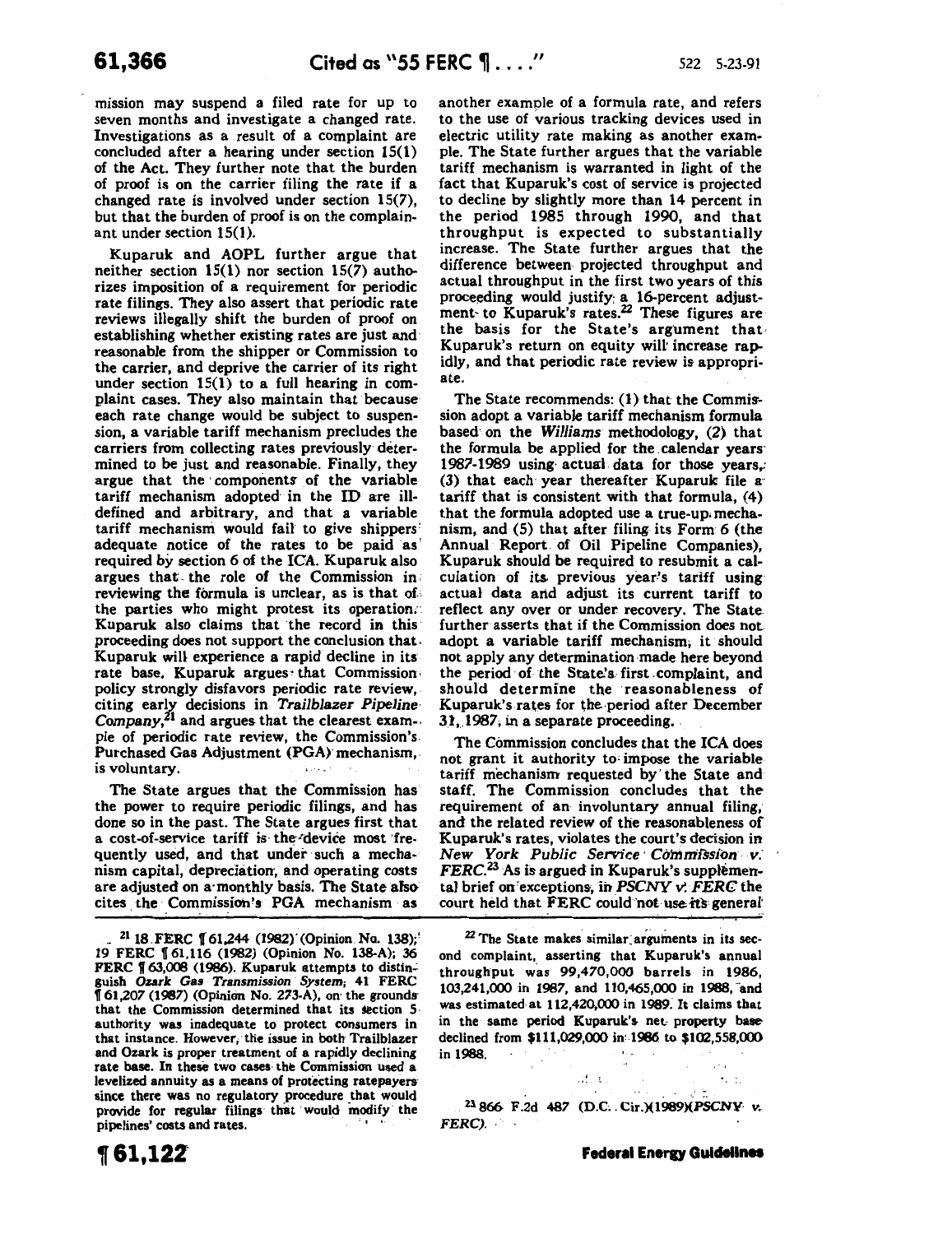implementing authority under section 16 of the Natural Gas Act (NGA) to require Ozark Gas Transmission System (Ozark) to make filings every three years as a way of preventing excess equity returns on Ozark's rapidly declining rate base. The court's conclusion that the Commission could not shift the burden of proof as it is allocated under sections 4 and 5 of the NGA applies with equal force to the distinction in the allocation of the burden of proof under sections 15(7) and 15(1) of the ICA. The Commission concludes that it may not use its general ancillary authority under section 16 of the ICA to require periodic filings any more than it may require such filings under section 16 of the NGA.

In reaching this conclusion the Commission notes that the matter of periodic filings under the ICA appears to be a question of first impression. First, while it is true that none of the provisions of the ICA specifically authorize a requirement of periodic filings, they do not expressly prohibit such filings either. Second, the early Supreme Court cases from the 1920's cited by Kuparuk do not address the point directly. Finally, the cases cited by the State all deal with the ability of the ICC to attach conditions to specific rates in the context of the ICC's *suspension power,* which, as with thai of this Commission, is discretionary. None of those cases deal with the issue of mandatoryperiodic review.

The most instructive of the cases cited by the State, *ICC* v. *American Trucking Ass'n, 467,*  U.S. 354 (1984), holds that there are significant limits to the ability of the ICC to retroactively reject a previously filed tariff, as this would deprive a rail carrier of its right to a hearing under the ICA. In making a limited exception to this rule, the Court then noted the difference between the ICC's powers to reject tariffs before they are filed, and the procedural safeguards that exist to protect those tariffs that have already been accepted.24 In its analysis the Court also reviewed similar provisions involving the NGA and the Civil. Aeronautics Act, and concluded that these statues also dis· tinguished between tariffs filed by the regulated entity, and those already *on* file that are

24 *American Trucking Association v. ICC,* 467 U.S. at 363, 365.

<sup>2</sup>5 See *TAPS.* Settlement , Order I, 33 FERC  $\P$  61,063, at p. 61,140 (1985).

26 Kuparuk correctly states that the annual fil. ings under the TAPS voluntary settlement would be subject to protest as would any new rate change filing under the ICA, and the burden of showing that the new rate is just and reasonable would be on the TAPS carriers. *See TAPS* Settlement Order II, 35 FERC n 61,425, at p. 61,983; n.17 (1986).

<sup>27</sup> The result is consistent with the Commission's recent decision in *Trailblazer Pipeline Company,* 50 subject to complaint or modification by the agency.

Given the Supreme Court's analogy to the provisions of the NGA in determining the importance of burden of proof under the ICA, the Commission concludes that the relationship of sections  $15(7)$  and  $15(1)$  of the ICA is similar to that of sections 4 and 5 of the NGA. In *PSCNY* v. *FERC, supra,* the court rejected the Commission's argument that the annual PGA mechanism supported the proposition that the Commission could impose a three-year period filing requirement on Ozark, explicitly noting that the PGA is voluntary, and that therefore the court's concern for protecting distinctions between sections 4 and 5 of the NGA did not apply. By analogy, the variable tariff mechanism adopted in the TAPS proceeding, which involved the same economic issues at issue here, was also voluntary.<sup>25</sup> The variable tariff mechanism advanced here is not voluntary and the Commission concludes that the court's rationale in *PSCNY v. FERC, supra,* is applicable to the instant case.26 If the Commission were to impose a variable tariff mechanism in this proceeding, it would be using its general ancillary power under section 16 of the ICA to eliminate the distinction between voluntary rate filings under section 15(7) by the carrier and complaints against. the carrier's filed rates under section  $15(1)$  of the ICA, the action that was rejected in *PSCNY* v. *FERC, supra.* Therefore the Commission will not impose the variable tariff mechanism urged by staff and the· State.<sup>27</sup>

The State further argues that the variable tariff mechanism it proposes is in fact an annual cost-of.service tariff, and that therefore it does not violate the ban against periodic rate. filings contained in *PSCNY v. FERC, supra.*  However, as the State's own citations demonstrate, such· tariffs are: used reluctantly and then only until traditional cost-of-service elements can be more firmly established.<sup>28</sup> As Kuparuk correctly notes, the case most heavily relied on by the State and staff involved the consent of the pipeline involved.<sup>29</sup>

Unlike the procedures under section 5 of the NGA, section 16 of the ICA provides for reparations for up to two years before the date the,

FERC 161,188 (1990), in which the Commission rejected a request by the State of New York for a periodic rate review of two years, citing *PSCNY v.*  FERC, 50 FERC at p. 61,599, n.84. *See* also *Overthrust Pipeline Company,* 53 FERC [61,118, at pp. 61,371-72 (1990).

28 See *American Louisiana Pipeline Company v.*  FPC, 344 F.2d 525 at 526-27 (1965), which holds that a cost-of-service tariff was properly used when the Commission lacked information on current costs and volumes and the tariff was voluntarily accepted by the pipeline.

Z9 *PANGL,* 31 FERC at p. 61,500 (1985).

**FERC Reporta.,** ·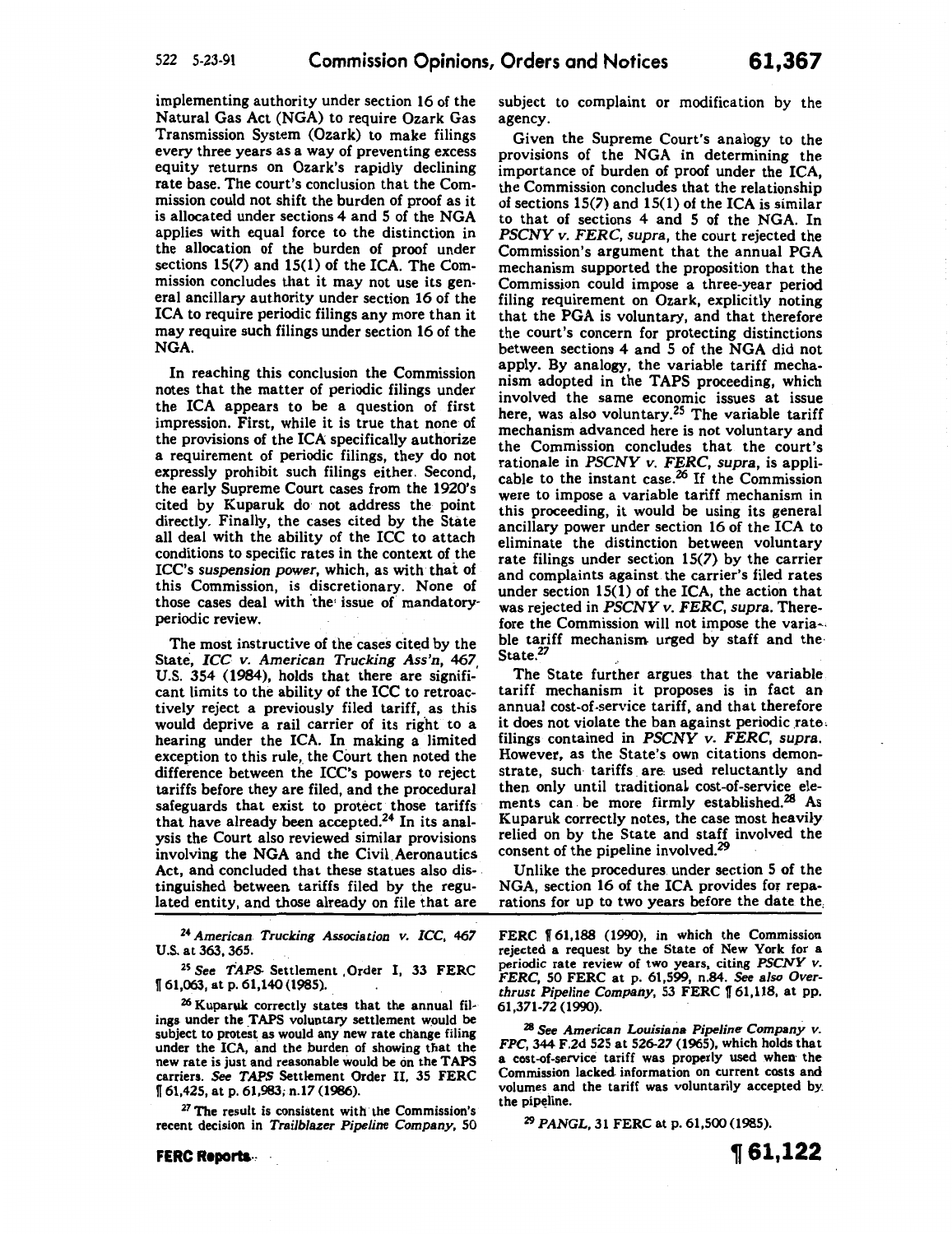complaint was filed if the subject rates are determined to be unjust and unreasonable. This permits the State to protect its interest in maintaining just and reasonable rates by filing complaints periodically against existing rates at such times as it believes that Kuparuk's cost factors have caused the rates to become unjust and unreasonable, and to obtain reparations for the period up to two years before the complaint was filed. This procedure provides the State with an alternative form of relief to the variable tariff mechanism that the Commission has rejected here. In fact, the State has filed such a complaint in Docket No. OR90-1-000 for the calendar years 1988 and 1989. In light of that complaint, the Commission will 'not determine whether Kuparuk's rates for 1988 and 1989, and subsequent years, are just and reasonable, but will defer a final decision until completion of the proceeding on the reasonableness of the rates for those, and subsequent, years. In determining the reasonableness of the rates for these latter years, the ALJ and the parties are directed to produce a record and· conclusions applying the principles discussed in this order.

#### C. *Rate Base Issues*

Rate base issues address the type and amount of capital upon which Kuparuk will have an opportunity to earn a return. The ID addressed six such issues: (1) carrier property balances; (2) trending issues under the *Williams* methodology; (3) allowance for funds used during construction (AFUDC); (4) accumulated deferred income taxes (ADIT); (5) working capital; and (6) accumulated depreciation. Exceptions were filed to all the issues except accumulated depreciation. The remaining five issues are discussed below with the accumulated deferred income tax (ADIT) and working capital issues treated in the context in which they occur, namely carrier property balances, the trending of working capital, and· AFUDC.

1. Carrier property balances

Kuparuk acquired most of the supporting vertical support mechanisms: and central processing facilities from KPC on October 6, 1984. One important issue in this case concerns the rate base treatment to be accorded the assets thus transferred to Kuparuk. from KPC. This turns principally on the treatment of ADIT balances incurred before the transfer of the assets to Kuparuk.

The ID concluded that Kuparuk should value the assets acquired from KPC at their net depreciated book value less the ADIT. balances associated with the transferred property. Kuparuk excepts, claiming that the ADIT bal-

<sup>30</sup> Farmers Union II, 734 F.2d at 1528:

**161,122** 

ances should not be deducted from the assets transferred to it from KPC. Kuparuk claims that because the transaction was at arms length, and because greater efficiency results, it is entitled to a higher rate base for regulatory purposes. Kuparuk further argues that greater efficiency resulted when Kuparuk built a new 24-inch pipeline, replacing the 16-inch pipeline previously operated by KPC, and that rates dropped when that facility entered service. Kuparuk further asserts that its position is consistent with the tax provisions of the partnership documentation that created it.

Staff and the State argue that no efficiencies were obtained from the assets, *i.e.* the vertical support mechanisms and central processing facilities, transferred to Kuparuk because those assets were capable of carrying the new 24-inch pipeline and the previously existing 16-inch pipeline simultaneously. Therefore, they argue, any increase in efficiency came solely from the construction of the 24-inch pipeline, and not from the transfer of existing assets from KPC to Kuparuk. Under these circumstances, they. claim, Kuparuk has not met the test of Farm*ers Union II*<sup>30</sup> requiring it to demonstrate by clear and convincing evidence that an increase. in efficiency has resulted, and that, therefore, Kuparuk cannot claim an increase in its-rate: base even if it is assumed (which the State and staff dispute) that a sale occurred. They also. argue that Kuparuk's theory does not conform to the tax provisions of its own partnership document since that document specifically provides that each of the contributing parties will obtain the tax benefits and liabilities related to that partner's capital contribution. They assert that this means that the benefit of any diminished tax liability will accrue solely on KPC because of the approximately \$19 million in ADIT it obtained before transferring any assets to Kuparuk.

The Commission concludes that the ADIT associated with the transferred assets should be deducted from Kuparuk's rate base. ADIT reflects the difference between depreciation for tax purposes and depreciation for book purposes. Federal income taxes paid in early years are less than those recognized by the Commission for book and rate making purposes. This is because the Internal Revenue Code permits the' use of accelerated depreciation while the Commissipn normally requires straight line·depreciation of the pipeline's property accounts. In the early years of a pipeline project; the difference between the federal income tax effect'of the two different levels of depreciation is accumulated in Account Nq, 282 (Accumulated. Deferred Income Taxes. - Other Property). In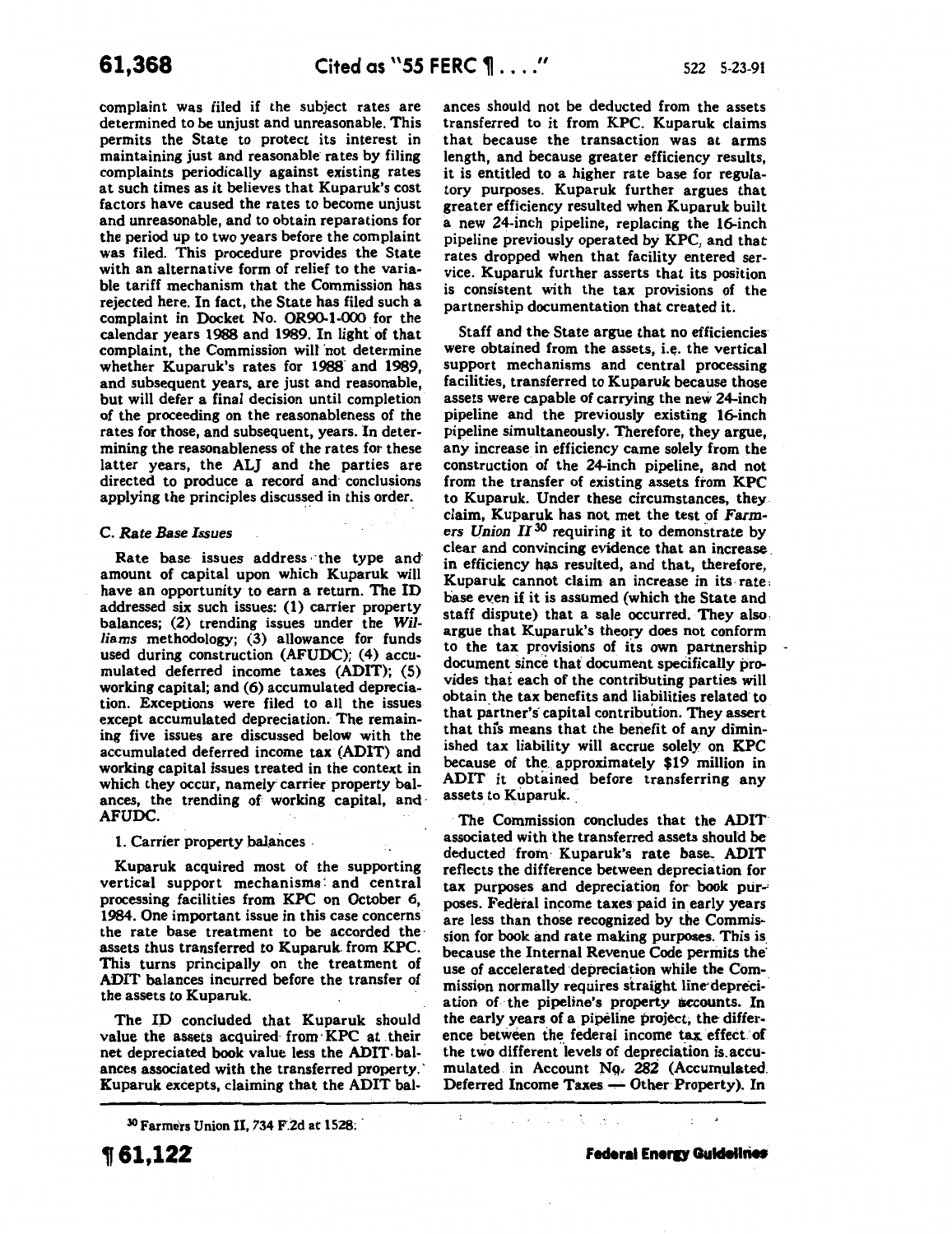later years, when book depreciation exceeds the accelerated tax depreciation under the Internal Revenue Code and the income taxes increase due to the reduced depreciation expense deductions, the pipeline reduces the balance in Account No. 282 to reflect the payment of the previously deferred taxes owed. In the meantime, the pipeline has the time value benefit, i.e, the interest free use of the funds that otherwise would have been paid in taxes.31

The time value benefit of the ADITs was not eliminated when the property was transferred to the new Kuparuk partnership. The ADITs continue to benefit the partner who contributed any asset that generated ADITs before the assets were contributed to the partnership. The benefits and the liabilities associated with those contributions are allocated among the partners based on the terms of the partnership agreement. The Partnership Agreement does not address the relationship of the partners and the ratepayers. Regardless of how the benefits from the ADITs are allocated among the partners under the Partnership Agreement, the ratepayers will continue to pay for the current depreciation at the book rate, and for the return on the book value of Kuparuk's assets. Commission policy, as stated in its regulations,32 and recent Commission and court decisions,<sup>33</sup> requires that the ratepayer burdened by the payment for the assets should receive the tax benefits that result from any ADITs. Thus, the fact that the Partnership Agreement provides that the tax benefits and liabilities of any contributed asset "will remain" with the partner that contributed the particular asset addresses only the tax liabilities and benefits of the respective partners, $34$  and does not defeat the Commission's policy providing that the ratepayer should have the benefits that may inure to all the partners as result of the ADITs taken before or after the partnership was created.

Kuparuk argues in the alternative that the transfer of the vertical support mechanisms and related facilities to Kuparuk was a purchase and, since efficiencies result, the higher depreciation and asset basis is warranted. Tbe argument is without merit. The Partnership Agreement clearly states that all transfers to the Kuparuk partnership were capital contributions and that none involved a sale.<sup>35</sup> "Contribution" is a term of art in partnership and partnership tax law. Its meaning is

3l *See Trailblazer, supra,* 50 FERC at p. 61,588.

<sup>32</sup>*See* 18 C.F.R. § *2.67* and 18 C.F.R. § 154.6(3)(a) (1990).

<sup>33</sup>*See Columbia LNG Corporation,* 54 FERC <sup>~</sup>61,260 (1991), and *Trunkline LNG* Co. *v. FERC,*  (D.C. Cir.), No. 89-1492, slip op. dated Dec. 14, 1990.

**FERC Reports** 

the transfer of value for a percentage interest in the partnership. Similarly, "purchase" means the acquisition of the assets for consideration other than a partnership interest, usually cash or an instrument evidencing indebtedness.<sup>36</sup> Neither of these two latter types of consideration is involved here, and their absence defeats Kuparuk's argument that a sale occurred in this proceeding.

Moreover, as the State and staff point out, all of the claimed efficiencies come from capital expenditures made for the 24-inch pipeline after the vertical support mechanisms and other existing assets were transferred. At the time they were transferred these assets were capable of supporting up to six different pipelines of various sizes. The gains in efficiency come not from the transferred assets but from the new 24-inch pipeline that was constructed on the assets that were transferred to Kuparuk. These gains would have occurred whether the transaction involved a transfer of assets to the partnership, the lease of the vertical support mechanisms and other facilities to the partnership with the partnership owning only the new 24-inch pipeline, or if KPC built the new line solely with its own capital. As staff asserts, the ratepayers' right to a lower rate base should not be defeated by the form which this transaction has taken. Therefore, Kuparuk has failed to meet the test under *Farmers Union II* that additional efficiencies would benefit the ratepayer and is not entitled to a higher rate base for. regulatory purposes. The ID is affirmed and KPC's accumulated ADIT must be deducted from the book original depreciated cost of the transferred property.

2. Trending Issues

Under *Williams,* once carrier property balances and the other elements of a pipeline's asset base are established, that portion of the equity return that is deferred is trended using the formula explained in *Williams.* The issues raised on exceptions include: (1) the starting point for the trending of the deferred equity component, (2) the definition· of the working capital to be trended, and (3) the calculation of the debt and equity components that are applied to the rate base.

a. *Starting point for the trending of carrier property balances* 

The ID concluded that the starting point for trending of the deferred equity component should be the average of the opening and clos-

34 *See* Kuparuk Transportation Company Partnership Agreement *(Partnership* Agreement), Ex. No. KTC-2-1, at pp. 5, 19-20, 23-24.

<sup>35</sup>*Id.* at pp. 10.11.

<sup>36</sup>*Id.* at pp. 9, 12-13.

**,61,122**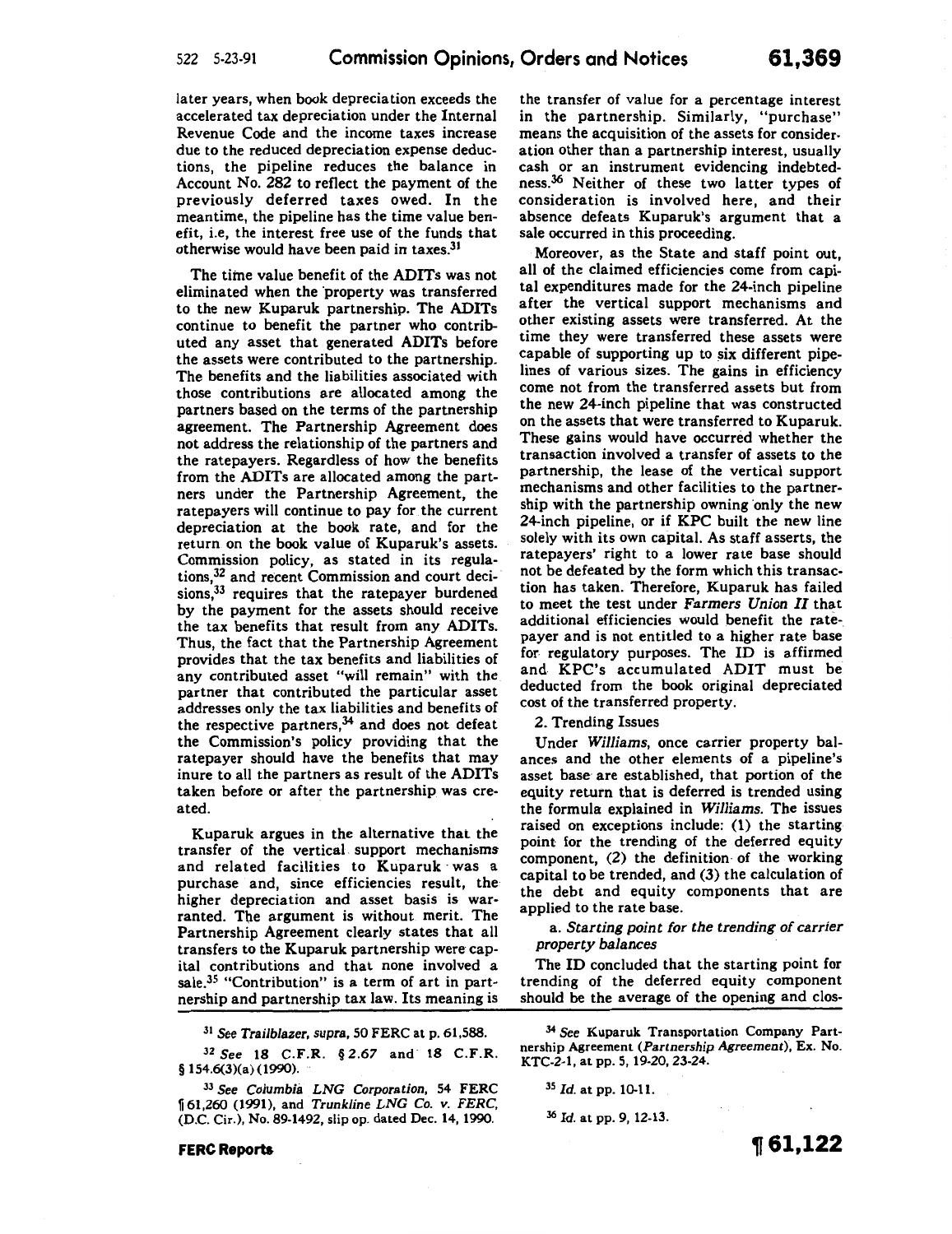ing balances of account in the year in which the trending begins, i.e., the point at which the rates become effective. The staff supports this conclusion, and Kuparuk excepts. The ID found that the averaging methodology is more likely to protect consumers against a rapidly declining rate base and is not inconsistent with the *Williams* methodology. Kuparuk argues that a one-day, beginning of year balance is the proper starting point, and that effective application of the *Williams* methodology depends on the use of such a single starting point for trending carrier property balances. Kuparuk further asserts that the example contained in· Opinion· No. 154-B contemplates a beginning of the year· single point methodology for determining the portion of the rate base to be trended.37

Staff argues that the example in Opinion No. 154-B does not. address the issue at hand, that it is based on the now-discredited ICC method of rate base valuation,. and that there is no need to continue that method if there is a more accurate way to measure the assets that will actually be in service during . the year.. Staff further argues that for this reason the Commission has expressed a strong preference for the averaging approach for gas pipelines and electric utilities.

The Commission reverses the ID's determi-· nation to use the averaging method. In settinggas pipeline rates, the Commission normally uses the end of the test year plant balance as the starting point for depreciation of plant and· facilities in the year in which the new rates will apply. *Williams* implies that the starting point for trending is the opening capital plant balance in the year that trending will occur, i.e., the first year in which the rates at issue will actually apply. In fact, in both ARCO and *Buckeye, supra,* the rates were designed, and accepted, based on the end of the test year method. Thus, while averaging might lead to a. lower increase in the trending component than. under *Williams,* the Commission concludes the rate base conventions for the asset accounts of oil pipelines should continue to be the same as. gas pipelines,38 and will apply the end of the test year methodology for determining the point from which both the trending and depreciation will begin. This will result in consistency in regulatory policy and will conform to the technical requirements of the *Williams*  methodology. This requires that trending, depreciation, and the amortization· of the equity mark-up all begin at the same time. The depreciation calculation is subject to periodic

<sup>37</sup>31 FERC at p. 61,834.

 $38$  In recent gas pipeline cases involving pipelines with a rapidly declining rate base the Commission has adopted a levelized annuity methodology. *See Trail-* review by complaint, with reparations, as was discussed earlier in this order.

b. *The Definition and Trending of Working Capital* 

The ID concluded that Kuparuk should be permitted to apply the. *Williams* trending methodology to working capital items included in Kuparuk's rate base, and permitted Kuparuk to include 5508 feet of pipe in its working capital account. Staff excepts, noting that working capital is normally replaced on an annual basis, is expensed, and is therefore automatically replaced at the higher prices. While the State agreed that working capital should be trended, it argues that one item, pipe in stor-. age, does not exist in Kuparuk's accounts and. should be deleted from its rate base, and that a second item, an allowance for tax prepayments, fails to recognize that there are offsetting balances later in the year that should also preclude that item from being included in working capitar: ·· · · ·· . •

The Commission will reverse the ID on these working capital related issues. A pipeline is permitted to earn a return on a 13 month average balance of cash working capital items; Staff argues that working capital items are replaced on a regular basis, and therefore should be excluded from the trending methodology since they are consistently replaced at higher prices. Staff identifies such items as quarterly insurance payments to highlight the narrow distinction between working capital items; and. normal operating expenses; which are not trended since they are reflected in annual operating expenses.

The. Commission notes that because a pipeline incurs a carrying cost on working capital items, it is allowed a rate of return on its investment in working capital. Under the ID, Kuparuk would receive a return based on the\_ real cost of equity rather than the nominal cost of equity as is the case with other working capital items that are normally expensed on an annual basis. Consistency with the *Williams*  methodology requires that the equity component of all items included in the pipeline's rate base be trended under that methodology. The pipeline would lose the portion of its equity return that would be attributed to inflation if trending of the working capital items were not permitted.

The Commission also agrees that Kuparuk has not established that it actually maintains a working inventory of 5508 feet of pipe. As noted in the State's Brief on· Exceptions,

*blazer, supra, 50 FERC* 161,188, at p. 61,587 (1990); and Overthrust, supra, 53 FERC [61,118, at pp. 61,371-72 (1990).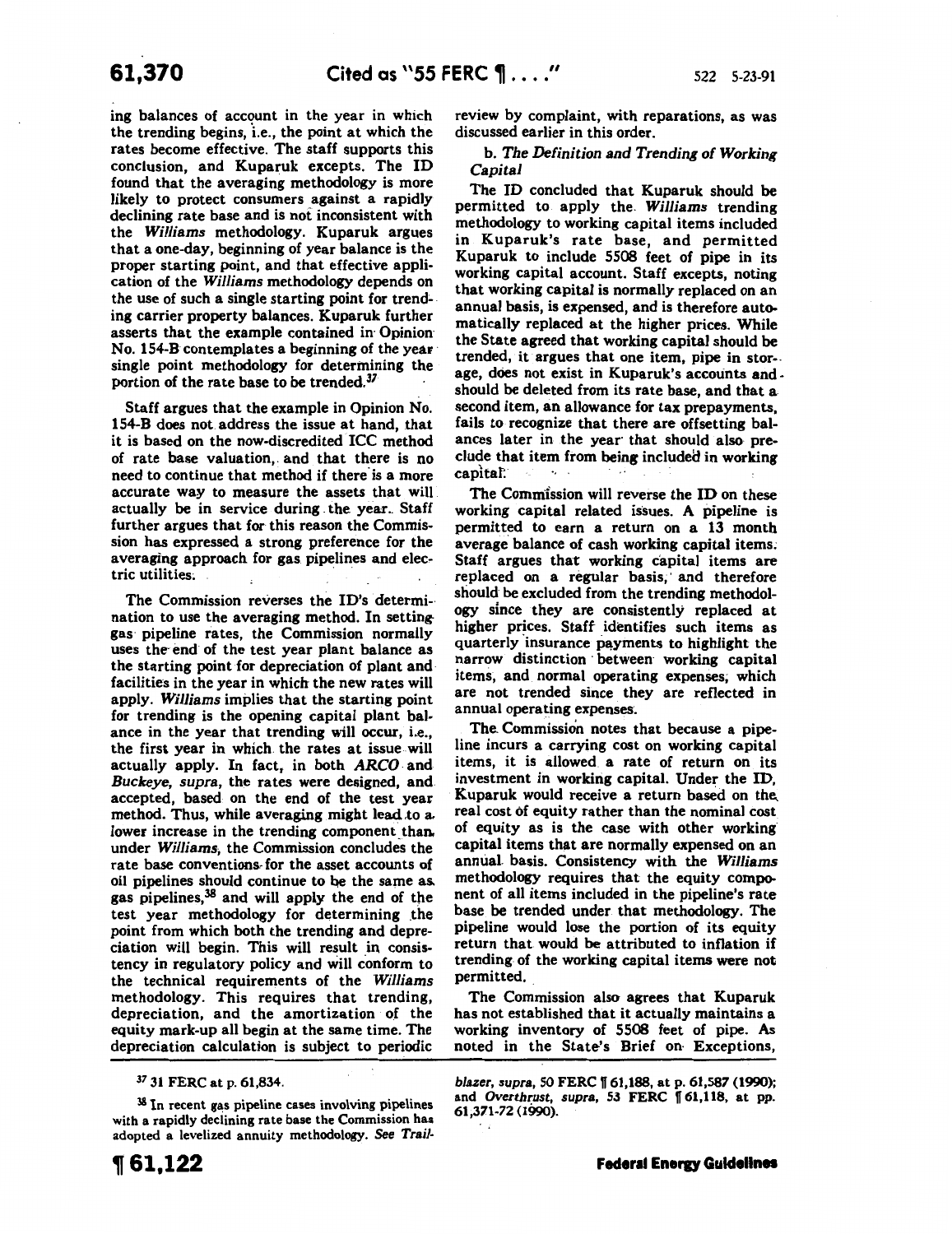Kuparuk's books do not show any such materials or supplies, and the sole source Kuparuk presents is a consultant's study that antedates its official reports to the Commission. The working capital return should be on documented inventory, not on an estimate that appears based on industry custom. Kuparuk may trend its working capital using the *Williams* methodology, but is directed to remove the estimated cost of the 5508 feet of pipe.

The Commission also agrees with the State that the working capital allowance for property tax prepayments overstates the rate base. Kuparuk makes a midyear payment of the total taxes due the State for the current year. Thus, at midyear it advances the taxes due for the second half of the year, and collects· the balance from shippers over the remainder of the year. During the first half of the year Kuparuk collects the taxes from its revenues in advance of the midyear payment, thereby accruing shipper prepayments in the first part of the year. Except for the first three months of Kuparuk's operations in the fourth quarter of 1984, the two prepayments offset one another and therefore no working allowance for tax payments shouid be permitted. Kuparuk should deduct the tax prepayments from· its rate base.

Finally, the ID determined that the trending calculation should be performed before ADIT is credited. In Opinion No. 351 the Commission reached the opposite conclusion and ruled that ADIT should be deducted before the trending calculation is performed. $39$  For the reasons stated in Opinion No. 351, the ID will be reversed.

### c. *Nature ofthe return applied to. the rate base* · · ·

The ID followed the Initial Decision in *ARCO Pipeline Company,40* and permitted Kuparuk to apply two separate rates of return to its rate base. The first return applied the nominal interest rate on debt to the debt component, and the second applied the real rate of return on equity to the equity component. The ID adopted this approach to assure that as equity dollars in the rate base increase due to trending, Kuparuk would have an opportunity to earn an equity return on those additional dollars. Staff excepts to this conclusion, arguing that the distinction between the two types of

39 52 FERC at pp. 61,238-39.

<sup>40</sup>*ARCO* Pipe/in~ *Company (ARCO),* 43 FERC 1f 63,033 (1988), aff'd in part and modified in part, 52 FERC | 61,055 (Opinion No. 351). The term "ARCO" is used to distinguish the ID from the Commission's Opinion Nos. 351 and 351-A.

<sup>41</sup> The Williams approach does permit the pipeline to modify its depreciation expense to reflect the rate bases is artificial, and that all pipelines should apply a weighted cost of capital to the rate base even if in some cases the equity component may be increasing. The Commission will modify the ID based on its recent decisions in Opinion Nos. 351 and 351-A.

In Opinion No. 351, the Commission initially concluded that ARCO's return allowance should be derived solely by applying the weighted cost of capital to a single rate base amount. However, the Commission modified its conclusion on rehearing in Opinion No. 351-A. The Commission concluded that the capitalized deferred TOC earnings that are to be included in the rate base under *Williams* should earn an equity return. After positing this amount at \$200, the Commission stated that the issue was whether the pipeline is entitled to earn an equity rate of return or an overall rate of return on the \$200. The Commission concluded in Opinion No. 351-A that the \$200 is the functional equivalent of an equity investment in the enterprise because it represents deferred equity earnings. Hence, the pipeline should adjust its capital structure by including the \$200 as equity capital, and thereafter have an opportunity to earn an equity return on the deferred· earning. Since the issue is the same here as in Opinion No. 351-A, Kuparuk should use the same approach in this case. This means applying a weighted average cost of capital to a single rate base except for the adjustment for the equity return on the deferred TOC earning described here.<sup>41</sup>

### 3. Treatment of AFUDC

Allowance for funds used during construction (AFUDC) represents the capitalized cost of debt and equity financing incurred during construction; The purpose of AFUDC is to compensate the utility for the costs of financing during construction. The issues on exceptions relate to the construction of the new 24-inch pipeline on the vertical support members that Kuparuk acquired from KPC and include: (1) the time frame for which AFUDC will be allowed, (2) whether ADIT' deductions associated with interest payments during the construction phase should be deducted from Kuparuk's rate base, and  $(3)$  whether any AFUDC equity return should be compounded monthly or semiannually.

increase in the equity rate base and to amortize that premium over the useful life of its· assets. The increased equity amortization available to the pipeline under the *Williams* methodology is properly included in the pipeline's rate design and is recouped through its rates.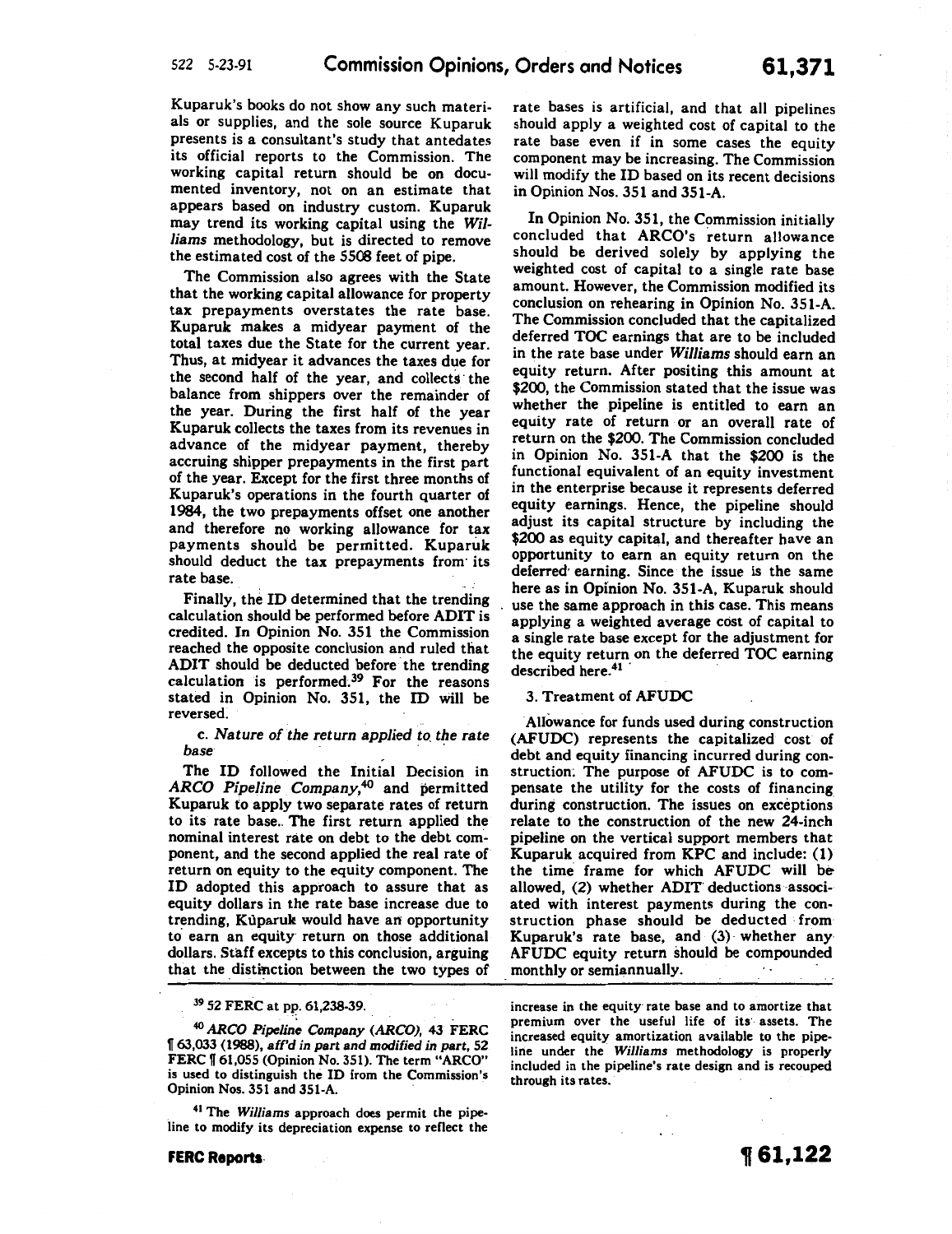Regarding the first issue, the ID concluded that Kuparuk could accrue AFUDC commencing from the date construction expenditures were made. The ID concluded that the partners who created Kuparuk incurred the financing cost of construction funds even though Kuparuk itself was not formed at the time that planning and construction began on. the 24-inch pipeline. The State excepts, arguing that regulatory policy requires that only AFUDC actually recorded in Kuparuk's accounts should be available to Kuparuk. Kuparuk responds that the partners who formed Kuparuk committed substantial funds for expenditures before the partnership agreement was executed, that detailed records were kept of those expenditures, that the construction costs and the carrying costs were credited to each partner's capital contribution, and that they are entitled to AFUDC for expenditures that actually benefitted Kuparuk.

The Commission will affirm the ID. Opinion No. 154 provided that all new plants may be: recorded at cost and that oil pipelines may add. to their rate base as. an AFUDC an amount. computed using their overall cost of capital. $42$ , In Opinion No. 351 the Commission affirmed this determination, stating in note 26 that the Commission's intent was to put oil pipelines on; the same basis as gas pipelines. and electric. utilities yvhere AFUDC is recognized as a component of the construction cost.<sup>43</sup> AFUDC is. permitted for the period of construction.<sup>44</sup> It may be capitalized from the date that construction costs are continually incurred on a planned progressive basis.<sup>45</sup> The Commission's regulations for accruing AFUDC focus on the construction activity, not on the ownership of the facilities being constructed. The Commission therefore will permit AFUDC to be accrued commencing with the date construction costs are continuously incurred.

· However, the Commission will reverse. the !D's determination. that ADIT generated before operations began should not be deducted from the AFUDC accruing before Kuparuk began operation. The ID concluded that Order No. 144, which deals with normalization of the. difference in timing of expenses for· regulatory and tax purposes, does not require that ADIT be deducted from AFUDC before operations begin.46 However, the staff and State argue

42 31 FERC at p. 61,839, n.38.

43 52 FERC at p. 61,235.

<sup>44</sup> See Gas Plant Instruction No. 3(17), 18 C.F.R. Part 201 (1990).

<sup>45</sup> Accounting Release No. 5, *FERC Statutes and Regulationsf* 40,005 (1990).

<sup>46</sup> Regulations Implementing Tax Normalization for Certain Items Reflecting Timing Differences in that the Commission's decision in Opinion No. 319 requires the opposite result.<sup>47</sup>

In Opinion No. 319 the issue was whether the time value of benefits of ADIT generated during the period of construction before operations actually began should benefit the ratepayer or the stockholder. In addressing the import of Order No. 144, the Commission stated:

The Commission will reverse the Initial Decision and require that the time value [of ADITS] be awarded to Trunkline LNG's ratepayers through reduction in AFUDC. As all parties agree, Commission policy concerning normalization of tax benefits clearly requires a reduction in rate base of Account. . No. 282 balances for operating companies. Section *2.67* of the regulations makes no distinction between deferred taxes arising as a result of construction as opposed to other utility plants. It is inconsistent and illogical to. require the time value of construction related deferred taxes to be used to reduce return of an operating utility and not to require a similar reduction of return solely because the construction project was undertaken under a different corporate form or a company in a different stage of its existence .. To hold otherwise would elevate form over substance and permit pipelines to circumvent Commission policy though the use of an incorporation device.<sup>48</sup>

The Commission reverses the ID in the instant case. for the: reasons stated in Opinion No. 319. In this instance nothing in the Wil*liams* methodology, which deals primarily with trending, requires that oil pipelines receive different regulatory treatment than gas pipelines on other rate base items such as AFUDC.

The final AFUDC issue is whether to use monthly or semiannual compounding of the AFUDC equity balance. The ID concluded that the Commission's regulations permit only semiannual compounding. Kuparuk excepts, arguing that the regulations are permissive and do not require semiannual compounding.

In Opinion No. 319, the Commission permitted Trunkline LNG to amend its books to use semiannual compounding rather than a purely annual statement of the return on AFUDC.<sup>49</sup> In doing so, the Commission stated that the

the Recognition of Expenses or Revenues for Ratemaking and Income Tax Purposes, Order No. 144, *FERC Statutes and Regulations, Regulations Preambles, 1977-1981*, 11 30,254, at p. 31,556 (1981).

<sup>47</sup> Trunkline LNG Company, 45 FERC 161,256 (1988) (Opinion No. 319).

<sup>48</sup>*Id.* at pp. 61,781-82.

<sup>49</sup>*Id.* at pp. 61,792-793.

**Federal Energy Guidelines**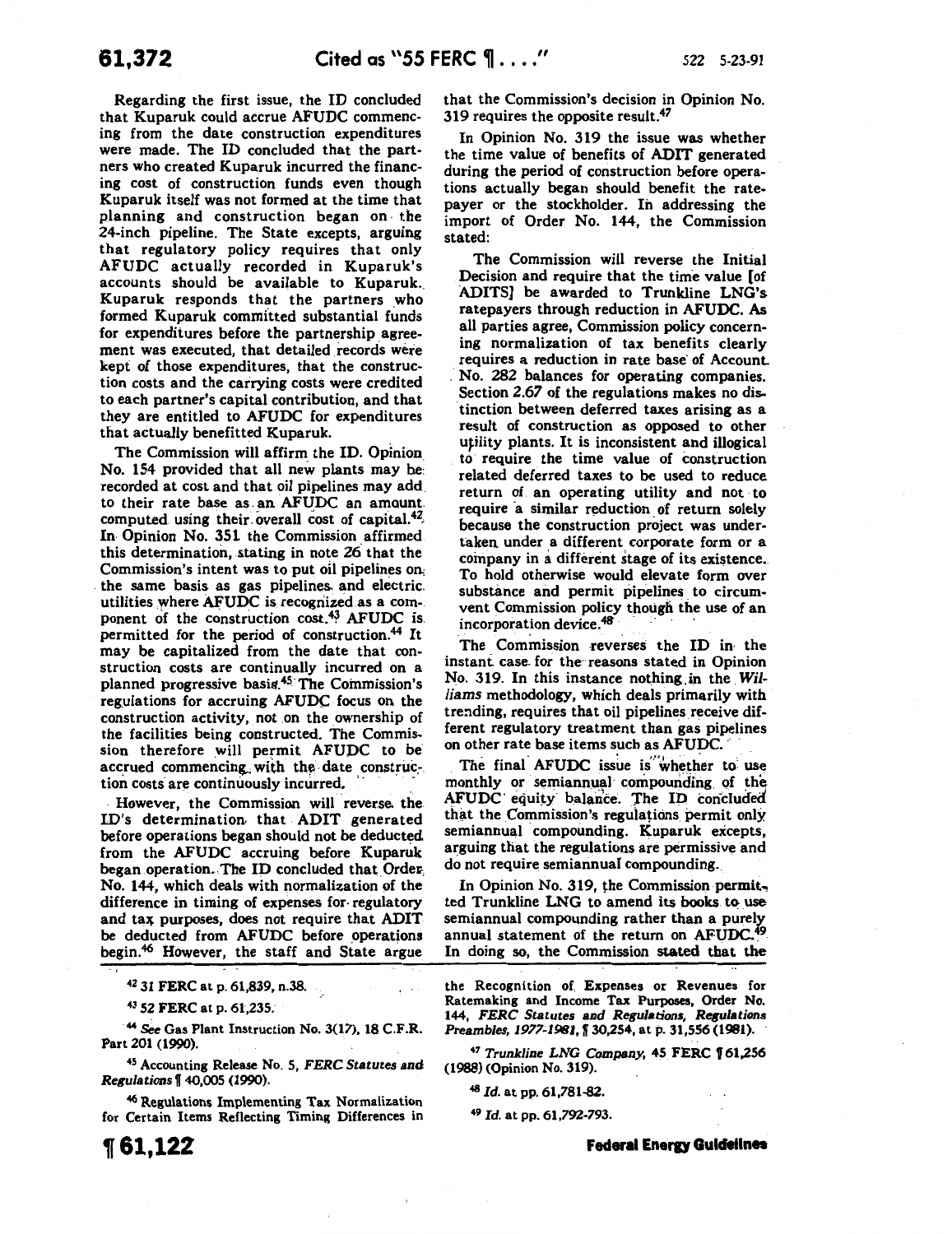regulations provide for semiannual compounding, and permitted Trunkline LNG to conform on the grounds that it had not clearly elected the annual accounting method. As such, the six-month option is appropriately available to Kuparuk in the instant case. As already stated, the Commission's intent in *Williams*  was to put oil pipelines on the same basis as gas and electric utility companies with respect to AFUDC. Commission Order No. 561<sup>50</sup> permits compounding no more frequently than semiannually, which was reaffirmed in Order. No. 56t-A.51 Kuparuk has not presented any reason that these requirements should be modified. The Commission will affirm the ID. ,

#### D. *Treatment of Nonjurisdictional Property*

Before Kuparuk began operation of its 24-inch pipeline, KPC sold its 16-inch pipeline to the Oliktok Pipeline Company (Oliktok) for use as a natural gas pipeline. Oliktok rented space on the vertical support mechanisms and the use of the central processing facilities from Kuparuk for an annual rental of \$432,814 during the time the record was open. Since Oliktok. is an intrastate gas pipeline rather than an oil pipeline, the determination of the reasonableness of its rates is not subject to the Commission's jurisdiction under the ICA and the NGA. This raises the issue of the amount, if any, of this nonjurisdictional revenue that should. be credited to Kuparuk's cost of service, and if so, the method that should be used. The ID adopted staff's recommendation that an amount equal to 32 percent of all fixed plant costs (including a return on capital, depreciation, and deductions for dismantling, removal, and restoration) should be deducted from Kuparuk's cost of service, and its rates reduced accordingly. The 32-percent figure is based on a more limited 32-percent cost allocation agreed to by Kuparuk and Oliktok in their lease agreement for the vertical support mechanisms.

Kuparuk excepts, arguing that the ID is confiscatory and deprives Kuparuk of an opportunity to earn an adequate return on its investment. It asserts that Oliktok would not be in business if it had not been able to purchase the 16-inch pipeline and lease space on the vertical support mechanisms, that Oliktok cannot afford to pay the full "rental" that the State and staff would impute to it, and

50 Accounting Regulations to Provide for the Determination of AFUDC, Order No. 561, 57 FPC at 612 (1977).

<sup>51</sup> Accounting Regulations to Provide for the Determination of AFUDC, Order No. 561, 59 FPC 1340 at 1344-5 (1977).

*<sup>52</sup>*Kuparuk Brief On Exceptions at p. 60. Kuparuk also filed a motion to receive into evidence a

**FERC** Reports ...

that in fact shipments through Oliktok recently ceased, leading it to file with the Alaska Public Service Commission a "Petition for Discontinuance" of its services as a pipeline.<sup>52</sup> Kuparuk further argues that Oliktok's operations are marginal, and therefore incidental to Kuparuk's use of the vertical support mechanisms and other common facilities. Kuparuk also argues that assets that are used and useful in a carrier's service are properly included in the carrier's rate base, and any incidental revenues generated ·by those assets are properly included in its gross revenues without any reduction of its rate base.

Kuparuk acknowledges that the 32-percent figure adopted by the ID was part of a negotiated formula for the rent of the vertical support mechanisms by Oliktok. It argues, however, that the parties never contemplated that Oliktok's payment would equal the full 32 percent of the costs of service that the staff and the State would attribute to the Kuparuk vertical support mechanisms. It asserts that Oliktok's operations cannot support such a' rental, and that the issue is whether Kuparuk should be able to accept, without fear of penalty, a rental Oliktok can afford, or face receiving no rental since Oliktok would never enter into a transaction. that it could not afford. Kuparuk further argues that Oliktok pays an arm's-length rental reflecting the maximum rental that. Kuparuk could receive for the 16-inch pipeline. It claims that this is demonstrated by the fact that no other party was willing to purchase the 16-inch pipe. Kuparuk concludes that since Oliktok can realistically cover only a small part of the common facility costs, that to require payment of the full 32 percent deprives Kuparuk of the opportunity to earn a return on those assets that are attributed to the joint usage. This is because Oliktok could never reimburse Kuparuk, through Oliktok's rent, for the portion of the rate of return that would be deducted from Kuparuk's cost of service if a full 32 percent of all capital costs attributed to the common facilities is deducted from Kuparuk's rate base.

The State and staff argue that Kuparuk has not established that arm's-length negotiations were involved in setting the annual rental Oliktok actually pays to Kuparuk, and they claim that the rental is inadequate. The State asserts that because Kuparuk and Oliktok are

copy of that petition and Oliktok's related request to the Alaska Department of Natural Resources for approval under the right-of-way lease to discontinue service. The motion will be granted since these are public documents and relevant to the issue here. The ID's ruling on this point is reversed.

**1[61,122**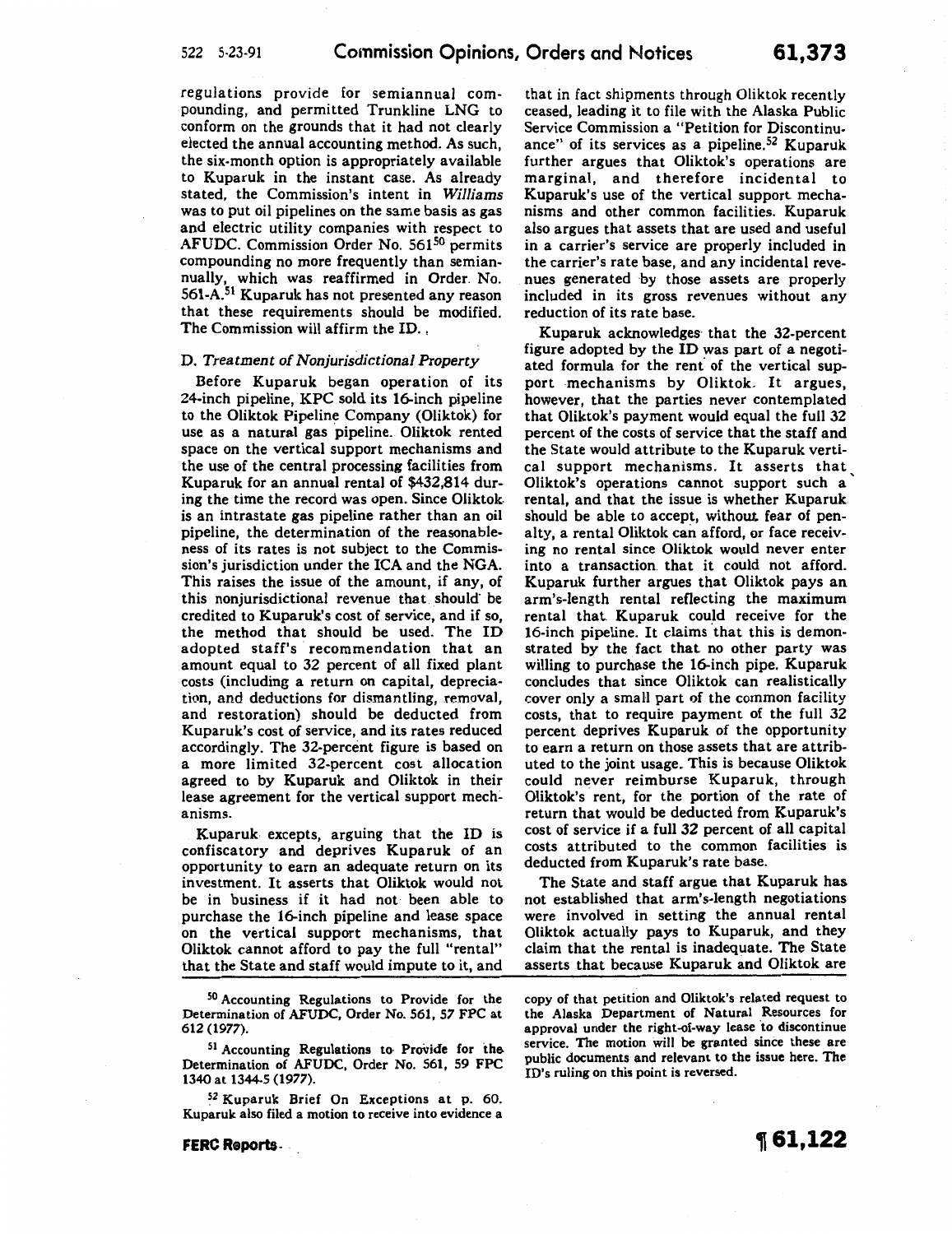affiliated entities, they have the burden of establishing that the rental terms reflect fair market value. Moreover, they argue that the incidental use argument advanced by Kuparuk has no merit, that the historical ICC valuation methodology relied on by Kuparuk has been thoroughly discredited, and that the joint use of jurisdictional property requires a proration of both the investment and the related expenses. Both staff and the State assert that the vertical support mechanisms were clearly designed for more than one pipeline, and that this fact defeats Kuparuk's argument that the 16-inch pipeline is an incidental use of those facilities. This is the basis for the State's argument that since there are two pipelines, each should bear SO percent of the costs. Otherwise, the State argues, Kuparuk could chose to use the 16-inch pipeline for oil and the 24-inch pipeline for gas, and reallocate the costs of the service accordingly.<sup>53</sup>

The Commission will modify this portion of the ID. The parties do not disagree that the common facilities in question were engineered for more than one pipeline, and agree that this action was prudent given the potential requirements of KPC's customers at the time the facilities were built. Moreover, the State does not contest that the incremental costs of additional capacity to handle more than one pipeline are relatively low, in this case \$1.4 million dollars would be necessary to carry a 16-inch as well as a 24-inch pipeline, and that the balance of the investment in the common facilities would be necessary simply to carry the 24-inch pipeline. No party argues that this additional expenditure was imprudent, that it is not usedor-useful, or that it is not in the public interest.54

The Commission concludes that Kuparuk has established that the entire cost of the common facilities is prudent, that it can be placed in its oil pipeline rate base, and that Kuparuk is entitled to a reasonable opportunity to earn a return on that investment. The issue is then

53 The State proposes in the alternative that the proper allocation between the two systems should be 60 percent to Kuparuk's oil pipeline and 40 percent to Oliktok's gas pipeline, since this represents the ratio of the space actually occupied by the two: pipelines, rather than the ratio of the space used by each pipeline to the total space available (including vacant space). The State concludes that the 32-percent figure essentially allocates all the unused space on the vertical support members to the jurisdietional users.

54 Kuparuk argues that the maximum capital value that can possibly be charged to Oliktok by making a deduction from the rate base is the incremental investment necessary to carry more than one pipeline.

55 A historical example involves the sales of liquefiables derived from gas processing. If liquids or how Kuparuk's rate payers should be compensated for the efficiencies that result from any joint use of that rate base, i.e., by deducting a portion of the rate base or by the crediting of any third party revenue to Kuparuk's cost of service. The Commission agrees with Kuparuk that under the circumstances involved in this case the potential loss of return from renting to a marginal tenant creates incentives to deny joint use of a potential landlord's assets. This is because the reduction in Kuparuk's rate base is certain, and the risk that it will fail to obtain adequate revenue from the tenant is high.

In this instance crediting of revenues to jurisdictional costs protects the ratepayers without creating disincentives to develop nonjurisdiction sources of revenues.<sup>55</sup> This conclusion moots the arguments of the parties on what cost ratio should be allocated to each service, except as those ratios may be evidence of the reasonableness of the rent Kuparuk charges to its affiliated company. Staff and the State are correct in asserting that Kuparuk must establish that the rental is a fair one. In this instance the rental formula Kuparuk useq is based on straight line depreciation without any cost of capital factor or other additional costs that are related to fixed plant, such as the reserve for Demolition, Restoration, and Removal (DR&R). The State and staff argue that this formula is too limited, particularly if compared to Kuparuk's transaction with the Prudhoe Bay Unit (PBU), in which Kuparuk permitted PBU to use the vertical support mechanisms that cross the Kuparuk River. The total distance in the PBU transaction is 10,387 feet, with compensation of \$575,000 each year for the placement of the pipeline, and \$40,000 for the placement of a power cable. The annual rental for the Oliktok system was \$432,814 for joint usage of some *27* system miles, or 13 times the length of the PBU transaction. This presents an issue of fairness if it is assumed that PBU and Oliktok are capable of paying

liquefiable products are removed from the gas stream as part of a gas pipeline's jurisdictional service, and the by-products are sold in a nonregulated market, then both ratepayers and the pipeline benefit. The ratepayers obtain a lower cost of service and the pipeline reduces the risk that it would fail to recover its jurisdictional cost of service. If demand for the liquid products. market does not exist, or declines, then neither the pipeline nor the ratepayers are worse off than they would have been if that market never existed. For a summary of the regulatory history of this issue *see Northwest Pipeline Corporation, 49*  FERC  $\parallel$  61,072, at pp. 61,308-311 (1989), and cases cited.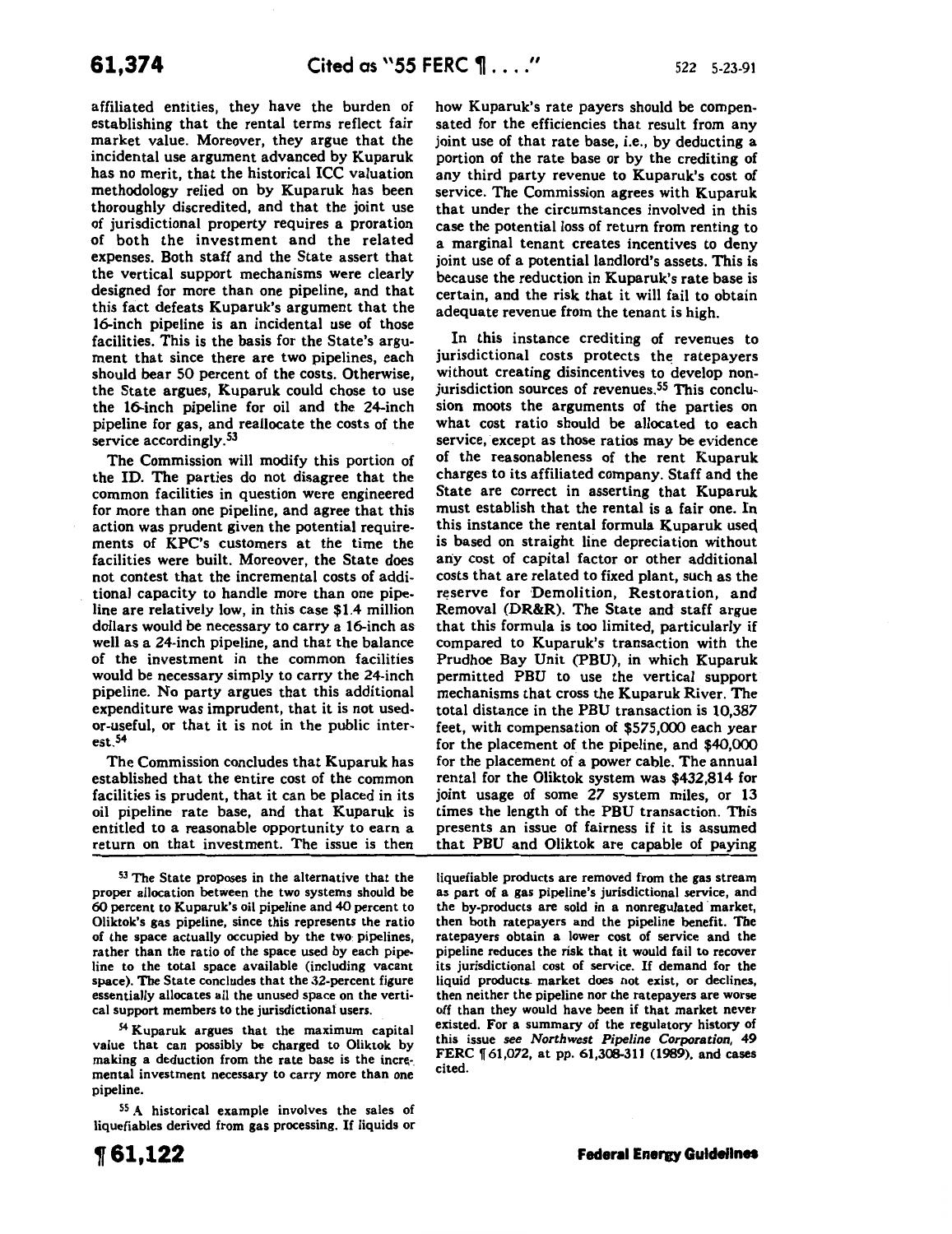the same amount of rent per linear foot rightof-way that each shares with Kuparuk.

In this regard, Kuparuk argues that because the Partnership Agreement requires at least a 70-percent agreement of the owning partners in the case of self-dealing, Oliktok could not have obtained its current rent without the approval of disinterested parties, and therefore an arm's-length deal is involved. In reply, the State argues that all the partners have a vested interest in keeping third party revenues as low as possible to maximize Kuparuk's cost of service, thereby reducing the wellhead price of the petroleum and the State's royalties. The State also argues that it ignores the fact that the partner controlling the affiliates, ARCO, is the managing partner of Kuparuk.

The Commission concludes that the State's arguments are refuted by other evidence in the record. For example, the fact that Kuparuk's cost of service might be reduced by nonjurisdictional revenues did not deter Kuparuk from demanding a rent for PBU that was higher in absolute dollar terms (\$615,000 total) than it charged Oliktok (\$432,814). This higher rental would have the same effect of reducing Kuparuk's cost of service, and thereby increasing the royalties due the State.<sup>56</sup> Kuparuk's willingness to charge a full service rental to another oil pipeline defeats the State's argu-. ment that Oliktok's rent has been set low simply to limit the amount of revenues that would otherwise be credited to Kuparuk's service. In fact, it appears at this point that Oliktok is abandoning its service and will· discontinue operations which, if true, would simply mean that there is no incremental revenue to be derived from the joint usage contemplated by the parties.

The conclusion in the instant case is also supported by the fact that Kuparuk is not owned wholly by ARCO affiliates. As previously noted, at the time its rates were filed Kuparuk was owned *57* percent by KPC, an ARCO affiliate, 28 percent by BP Pipeline, 10 percent by Sohio Pipeline, and S percent by Unocal Kuparuk Pipeline Company. Other strong commercial parties are involved and the State's arguments assume that these parties would be willing to subsidize their competitor's affiliate. This is inconsistent with the State's own evidence that indicates that extensive bargaining occurred before Kuparuk was created. Thus, even if ARCO is the managing partner, in matters involving self-dealing, it has a fiduciary obligation to disclose the terms of the transaction, to obtain ratification from a majority of the disinterested partners, and to deal in good faith. There is no assertion in the instant case that any of these duties were breached.

The fact that ARCO's competitors accepted Oliktok's rental is an important factor in the conclusion reached here. The conclusion is limited to this case since if Kuparuk were owned only by ARCO and the transaction in question were not subject to the scrutiny of third-party competitors, the Commission would be less likely to conclude that Kuparuk had met its burden to establish that the rental in question was the most that Oliktok could reasonably be expected to pay. Therefore; under the facts established in this case, the Commission will accept the existing rental formula between Kuparuk and Oliktok as reflecting a fair market rent. Since the revenue crediting methodwill be used in this proceeding, Kuparuk will be required to credit 100 percent of Oliktok's rental to Kuparuk's jurisdictional costs.

#### E. *Rate of Return, Including Cost of Capital*

The ID addressed four issues involving rate of return: (1) the debt-equity ratio; (2) the cost of debt, including whether that cost should include a surety premium; (3) the cost of equity; and (4) the weighted cost of capital. The ID concluded that Kuparuk should have: (1) an imputed debt-equity ratio of SO percent debt and 50 percent equity; (2) a debt-cost of 10.Sl percent; (3) no surety premium; (4) a pretax nominal equity cost of 12.90 percent; and (S) a weighted cost of capital of 10.S percent using real cost of equity of 8.90 percent. Exceptions were filed to all of these conclusions, many of which turn on the parties' differing perceptions of Kuparuk's business risk.

1. Kuparuk's debt-equity ratio

The ID adopted an imputed capital structure of SO percent debt and SO percent equity for Kuparuk rather than using Kuparuk's stipulated capital structure of 30 percent debt and *70* percent equity. The Commission will modify the ID's imputed capital structure to reflect the weighted capital structure of Kuparuk's owning partners for the years 1984 to 1986, which is approximately 42.2 percent debt and S7.8 percent equity. For the reasons discussed below, this latter capital structure is more commensurate with the capital structure of Kuparuk's owning partners in the years to which this order will apply.

gina!, then it reasonably would be able to pay only to purchase the 16-inch pipeline (normally at a sum somewhat greater than salvage value) and pay its own operating costs plus a small rental.

#### **FERC Reports**

<sup>&</sup>lt;sup>56</sup> If the PBU is shipping oil in a strong market, it has the option of building its own facilities. Therefore Kuparuk can bargain for a rental that is based on an amount just under the replacement cost of facilities the two parties share. If Oliktok's gas market is mar-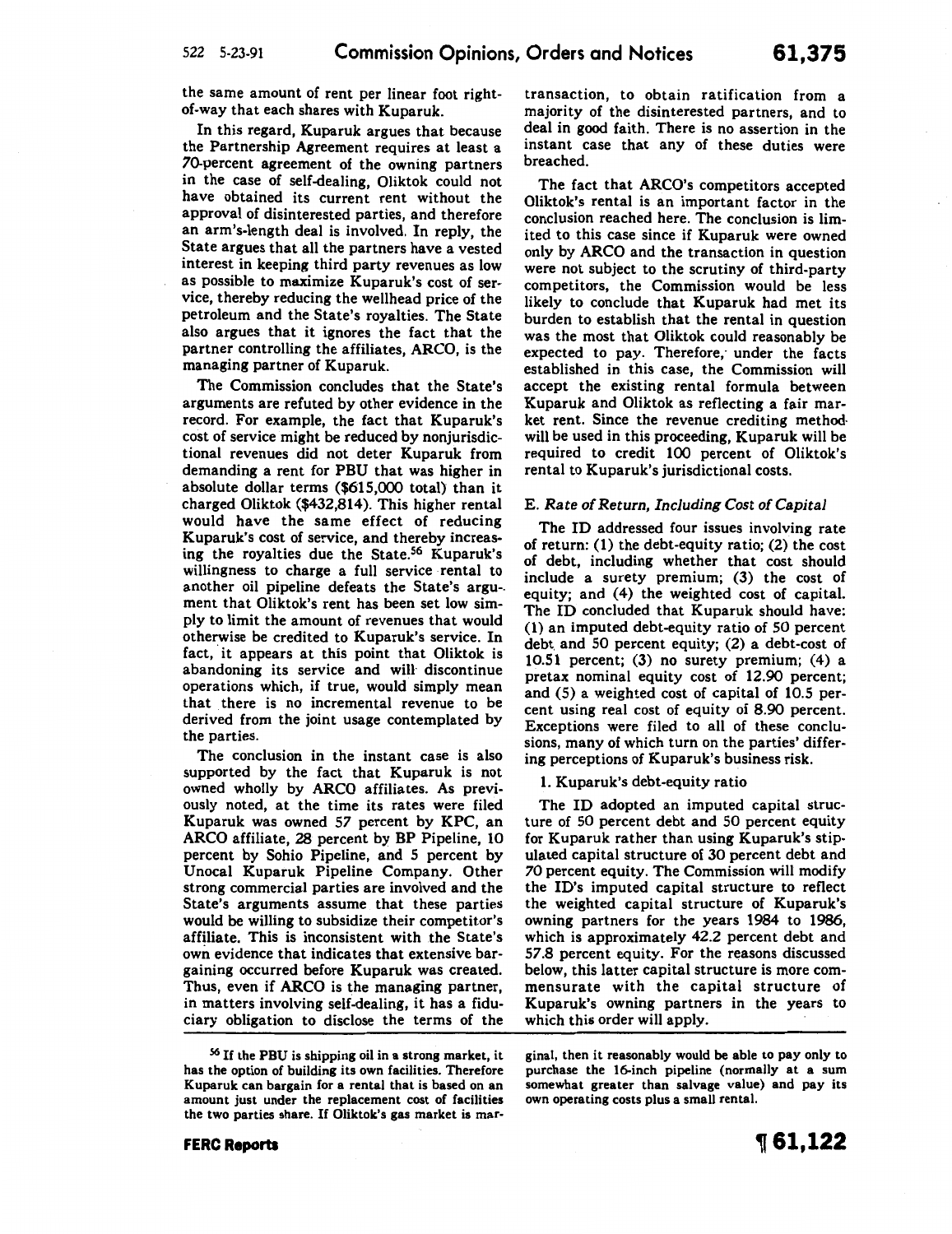The ID first evaluated earlier Commission decisions on the use of imputed capital structures, including the *Arkla* case,<sup>57</sup> which supports the use of actual rather than the hypothetical structures in natural gas pipeline rate cases, and Opinion No. 1S4-B, which holds that a pipeline issuing debt to its parent company or relying on the parent's guarantee should use the parent's capital structure.<sup>58</sup> However, the ID also concluded that Opinion No. 1S4-B permits participants to urge other capital structures in specific proceedings, and determined that the use of the debt-equity ratio of Kuparuk's owning partners is inappropriate because oil companies have unusually thick equity ratios.

The ID also analyzed Kuparuk's business risk in determining its capital structure. In the ID, the ALJ concluded that Kuparuk's risks are substantially different than those of its owning partners, that use of the capital structure of the owning partners was inappropriate, and that therefore an imputed capital structure . should be adopted. The imputed debtequity ratio adopted in the ID, SO percent debt and SO percent equity, is similar to the ratio recommended by staff,<sup>59</sup> and reflects the debtequity ratio of other oil pipelines involved solely in the transportation of crude petroleum. The ID rejected as unnecessarily complex and theoretical the State's position that because Kuparuk is a low risk pipeline, it could be financed on a project-financed basis using a capital structure of *70* percent long term debt and 30 percent equity. In doing so, the ID explicitly rejected the State's assertion that Kuparuk's risks are equivalent to those of an electric utility, and that such an analogy should be used either for determining Kuparuk's capital structure or its equity cost of capital. The ID also concluded that because it is a transportation monopoly, Kuparuk faces substantially less risk than the average lower-48 oil pipeline, and less risk than many lower-48 interstate gas pipelines.

57 Arkansas *Louisiana* Gas Company, 31 FERC <sup>~</sup>61,318, at p. 61,276 (1985) *(Arkla).* 

58 31 FERC 161,377, at p. 61,836 (footnotes omitted).

59 *See* Prepared Testimony of George M. Shriver, III Ex. No. FERC 20-0 (GMS-12) at pp. 4-5. Staff argued that investors would not require a greater debt-equity ratio than that of the average public utility and then adopted a capital structure of 49.56 percent debt and 50.44 equity based on the 1984 year end average of the capital structure of seven oil pipelines that, like Kuparuk, transport only crude petroleum.

*<sup>60</sup>*The market risk involves whether there will be a demand for Kuparuk's, or any other pipeline's transportation services in the market that Kuparuk is

Kuparuk excepts, arguing that the ID did not properly apply Opinion No. 1S4-B. It argues that Opinion No. 1S4-B mandates the use of the parent company's capital structure if the appropriateness of a capital structure is questioned, and held that the parent's capital structure should be used unless that structure is totally unreasonable. It further argues that oil pipelines are much more risky than any type of natural gas pipeline, and that to the extent the ID and staff use any sample of natural gas pipelines as an indicia of risk, the comparison is improper. Kuparuk also argues that the cases relied on by the ID involved extreme equity ratios, both in excess of 90 percent, and therefore do not apply to Kuparuk. Kuparuk asserts that its stipulated capital structure of 30 percent debt and *70*  percent equity is within the range of the equity ratios discussed in staff testimony, 30 percent to 72 percent, and therefore is reasonable. Kuparuk also argues that its operating revenues will not carry an imputed capital structure at the rate levels suggested by the State and staff.

Finally, Kuparuk argues at length that it faces substantial market risk<sup>60</sup> even if it is considered a transportation monopoly. This is because Kuparuk's oil is more costly to produce and to market than oil produced in the lower-48 states. Kuparuk asserts that the precipitous drop in oil prices between 1981, when its planning studies were produced, and 1985 means that there is some realistic danger that the oil fields served by Kuparuk may be shut in. This would in turn place Kuparuk's investment at risk. In support of this position Kuparuk cites studies concluding that in 1986 there was some risk that if oil prices were to drop much below a wellhead price \$15.00 per barrel in lower-48 production areas, further development of the Kuparuk field would be deferred,<sup>61</sup> and that some of the smaller fields would not be developed at all.<sup>62</sup> Kuparuk concludes that the ID's analysis of its capital

now serving. Transportation competition addresses the share that will be captured by the different firms competing in the market involved.

61 However, the First Boston Study dated April 15, 1986, that concludes that the total costs per barrel for Prudhoe Bay Crude are only slightly in excess of \$5.00 per barrel, that the high costs of existing Alaskan production are incorrect, and that many lower-48 wells would be shut in before existing Alaskan production. Alaska Ex. No. 14-20 at p. 4. Kuparuk oil is viewed as somewhat more costly. *Id.* at p. 5.

6Z *See* the two studies for the State of Alaska cited in Ex. Nos. KTC-3-1, pp. 6-7, and 8; and KTC-3-2 at pp. 1, 5. Kuparuk asserts that the studies assume a world wellhead price of \$20.00 per barrel and \$10.00 per barrel wellhead price at the Kuparuk. field, and

#### **Federal Energy Guidelines**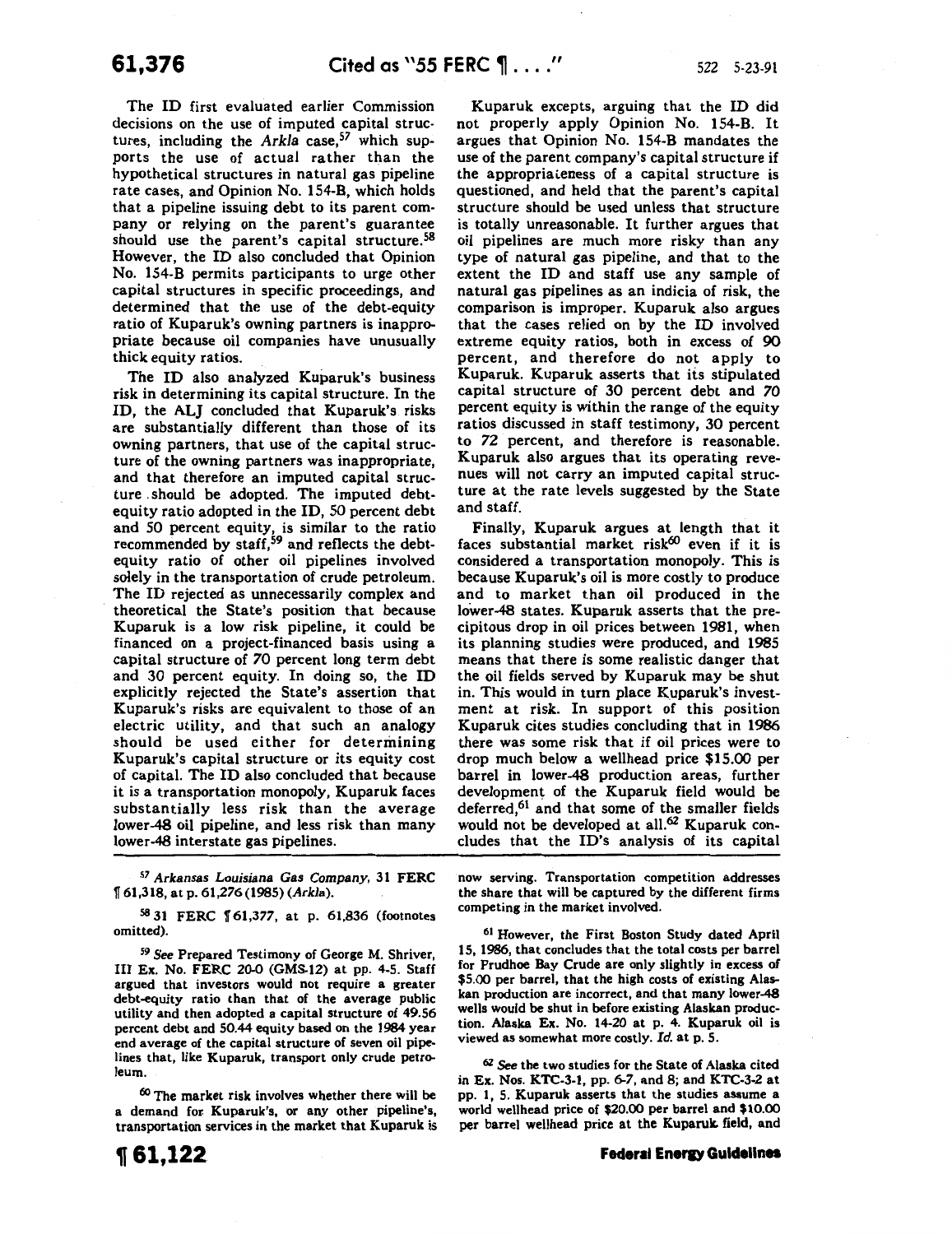structure does not adequately address the risk that its wells might be shut in, and suffers from the same deficiency in its determination of Kuparuk's cost of capital.

In reply, staff asserts that all seven oil pipelines in its sample only transport crude oil, and that since four are TAPS pipelines, they are analogous to Kuparuk for the purpose of determining its capital structure. Staff asserts that the only way to arrive at a typical debt-equity ratio is to use the average of oil pipelines facing similar risks, and that its analysis does this. Staff also argues that Kuparuk's expert witness incorrectly estimated the impact on Kuparuk's operating margins of a more leveraged capital structure. Staff concludes that Kuparuk's risks are actually less that those faced in 1985 by a group of nine lower-48 interstate gas pipelines, and that this perception of low risk should be applied to Kuparuk's cost of capital.<sup>63</sup>

The State argues that the ID correctly adopted a hypothetical capital structure and accepts the level adopted. It further argues that *Arkla, supra,* held that competition in the marketing of natural gas means that gas pipelines have increased· incentives -to assure that they adopt cost-efficient capital structures and to effectively mirror market risks. It asserts that since Kuparuk faces no competition, this incentive is lacking. The State concludes that Kuparuk's capital structure is contrived and was designed solely to meet the regulatory requirements contained in Opinion No. 154-B.<sup>64</sup> The State emphasizes that the internal planning documents of the owning partners indicate that Kuparuk was considered a low risk investment, that the modest real and nom- inal returns would be justified,65 and that the owners' perception of low risk applies equally well to the determination of Kuparuk's cost of capital as well as to its capital structure. For example, the State notes that the Kuparuk field increased production in the face of falling oil prices, and that Kuparuk's owners stated that throughput would be relatively insensitive. to changes in oil prices.

(Footnote Continued) .

that these assumptions mean that at \$16.00 per barrel Kuparuk would not recover its full costs. The second study,in KTC-3-2, however, assumes that the more probable price -will be \$16.00 per barrel at the wellhead for Kuparuk oil. The spread between this price and the production price discussed in the previ. ous footnote reflects the cost of transportatiqn and distribution to west coast markets.

<sup>63</sup>*See* Schriver, *supra,* at pp. 16-18, and Ex. 1 thereto, at pp. 1-4.

<sup>64</sup>See Alaska Ex. Nos. 14-10 at p. 3; 14-12 at p. 1; and 14-20 at pp. **1,** 2, 4.

<sup>65</sup>*See* Alaska Ex. Nos. 14-9 at pp. 8-9; 14-11 at p. 2; and 14-12 at p. 2.

The Commission agrees that the ID's conclusions on Kuparuk's capital structure should be modified. First, the Commission does not believe that the stipulated capital structure of 30 percent debt and 70 percent equity is so unreasonable as to warrant an imputed capital structure for Kuparuk. This represented the approximate weighted capital structure of the owning partners in 1984, which, as stated above, will be adjusted for a more representative weighted capital structure that obtained in 1985 and 1986. Moreover, to the extent the ID is based on the evaluation of Kuparuk's risk, the ID's analysis did not adequately address the issue of Kuparuk's market risk and depends heavily on the assumption that the TAPS oil pipelines contained in staff's sample, and Kuparuk, which face no transportation competition, have similar risks.66 The several consulting reports available in 1986 support both the conclusion that oil prices would not drop sufficiently far to shut in Kuparuk's wells. and that there. was sufficient uncertainty in 1985 and 1986 concerning long-term trends in oil prices that this might still occur.

The Commission concludes that Kuparuk faces sufficient market risks unrelated to transportation competition, and that the ID's analysis does not overcome the strong preference in Opinion No. 154-B for the use of a parent company's capital structure if the parent guar-. antees the oil pipeline's external debt.<sup>67</sup> There are also significant disputes in the record concerning: (1) the proper level of imputed interest rates for any imputed long. term, more highly leveraged debt structure, (2) whether the Milne Point revenues will be available to support Kuparuk,<sup>68</sup> (3) Kuparuk's future volumes, and (4) whether the owning partners ever intended to, or would be. able to, obtain the long-term debt financing that is assumed in the State's, staff's, and the ID's imputed capital structures. Given the conflicting evidence, the Commission . will follow the preference stated in *Williams* and use the parents' weighted cost of capital to establish Kuparuk's

66 In addition to their other arguments, Kuparuk and the State advance alternative arguments based on their respective financial models. The Commission agrees with the ID's reasoning that these efforts are inadequate.

*67* For a similar conclusion *see* Opinion No. 351, *supra,* at pp. 61,242-43.

68 For example, the ID states in n.1 that to the AL]'s knowledge, production from the Milne Point field has been indefinitely suspended, and production from the West Sak Pilot Project has been terminated entirely. 45 FERC at p. 65,041.

#### **FERC Reports**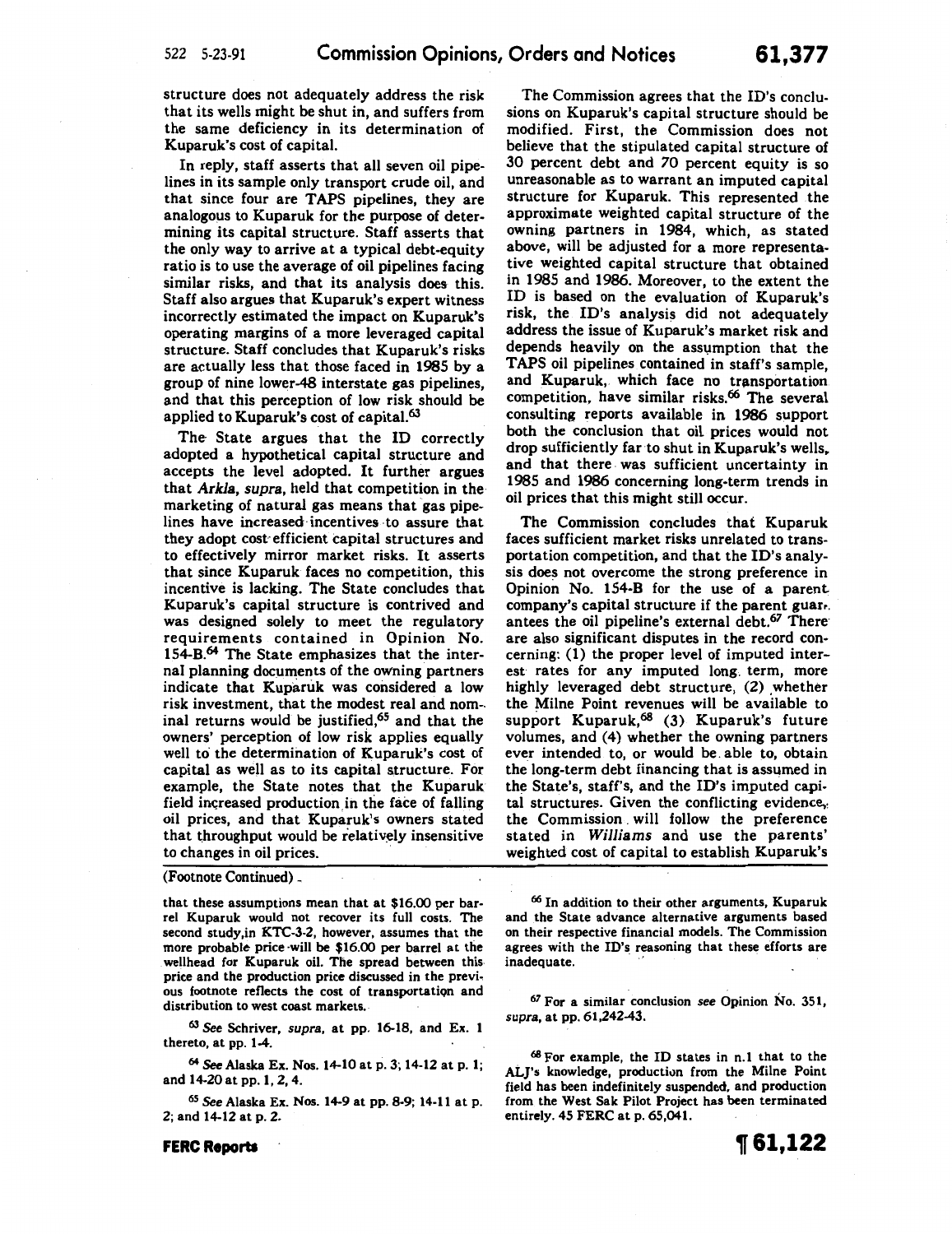capital structure. This result is consistent with the Commission's recent decision in Opinion No. 351, which also adopted the parent company's debt-equity ratio for the year in which the rates would first apply.<sup>69</sup>

However, as noted above, the Commission will not adopt the 1984 weighted capital structure of Kuparuk's owning partners, but will adopt the average of their weighted capital structure for the years 1985 and 1986. This is approximately 42.20 percent debt and 57.80 percent equity<sup>70</sup> rather than the 30 percent debt and 70-percent equity weighted structure that existed in 1984. There are several reasons for selecting this period. Kuparuk was in operation for only the last three months of 1984, and the Commission is setting rates for the calendar years 1985-87 in addition to the ·last three months of calendar year 1984. The 1985 and 1986 capital structures of the owning partners were significantly different from those in 1984, which is an unrepresentative year. Moreover, interest rates also dropped sharply after 1984, and the weightings of the composite cost of capital should reflect the two full calendar years that are used here.

### 2. The cost of debt

When the record closed, Kuparuk was financing its debt on the basis of short term 90-day commercial paper, rolling the paper over though an affiliated financing entity. The ID concluded that the proper interest rate for Kuparuk's debt was 10.51 percent, assuming the 50 percent debt and 50-percent equity capital structure adopted by the ID. The ID derived the debt rate by weighting the rate of the first 30 percent of debt at the actual rate of Kuparuk's debt for the period ended December 31, 1984, using staff's figure of 9.26 percent, and estimated the remaining 20 percent of the debt rate using a 10-year rate of 12.38 percent. The long-term rate was based on staff's estimate of the cost of long-term debt for the additional 20 percent of imputed debt contained in the ID's capital structure. The State excepts, arguing that the Commission should adopt its estimated debt rates, but adjust them for the lower risk that is reflected in the capital structure actually adopted in the ID. Kuparuk argues that the resulting debt rate should be higher than that recommended. by the State since the risk premium used by the State is understated.

The Commission will modify the debt rate adopted by the ID. First, the ID contains no

*69 See* Opinion No. 351, *supra,* at pp. 61,242-43.

*70 See* Ex. No. ALK-14-30.

 $71$  For the projected periods the cost of capital calculations in Kuparuk's exhibit 8-11 (ALD-11) use a long-term rate that is approximately two percentage reasoned basis for developing a weighted debt rate based on Kuparuk's actual short-term debt for the first 30 percent of the debt structure, an imputed long-term rate for the second 20 percent. Adoption of a long-term rate that matches the long-term nature of the capital investment involved here would seem appropriate.71 It would also seem appropriate to use a purely short-term rate that would reflect the decision by Kuparuk's management to reduce costs through the use of short-term paper, at least until the regulatory criteria applicable to Kuparuk has been more clearly defined. However, the hybrid rate. selected by the ID is supported by neither of these traditional conventions.

The Commission concludes that there is no reason to depart from the use of the actual embedded debt since the rates here are to be set for only slightly more than three years. This is particularly true since this is the method actually used by Kuparuk's management.<sup>72</sup> The result here is consistent with the earlier determination in *Williams* to use the embedded debt rate if the parents' capital structure is the basis for the subsidy's capital structure. To assure consistency with the weightings selected for the capital structure, the rate of debt will be based on the embedded cost for the year 1985, which equals  $7.99$  percent.<sup>73</sup> As is demonstrated by Kuparuk's own filings, interest rates were substantially lower in 1986 than in 1985.

The ID also denied Kuparuk's owning partners a surety premium, an additional financing cost that Kuparuk argued should be added to a subsidiary's financing costs to reflect the higher rate that the subsidiary would have paid if its parents had not guaranteed its financing. The ID did so on the grounds that the close identity of the owners and the shippers means that Kuparuk's partners, as shippers, have already received the benefit of this surety premium in the form of lower rates that reflect the lower interest costs that come from using the parent's guarantee. The ID further concludes that since Kuparuk is a secondary investment in the owning partners' overall investment in the Kuparuk oil field, such financing costs were at best a secondary factor in any investment decisions, and that there is no credible evidence that Kuparuk's interest rates would have been any higher given the close affiliation between Kuparuk and its parents. Kuparuk excepts, arguing that Opinion No. 154 clearly authorizes a surety premium to

points greater than the commercial paper rate Kuparuk used in the same period.

72 See Alaska Ex. No. 14-28 at pp. 1-2.

<sup>73</sup>*See* Ex. KTC-7-1 (CHC-1). p. 4.

**Federal Energy Guidelines**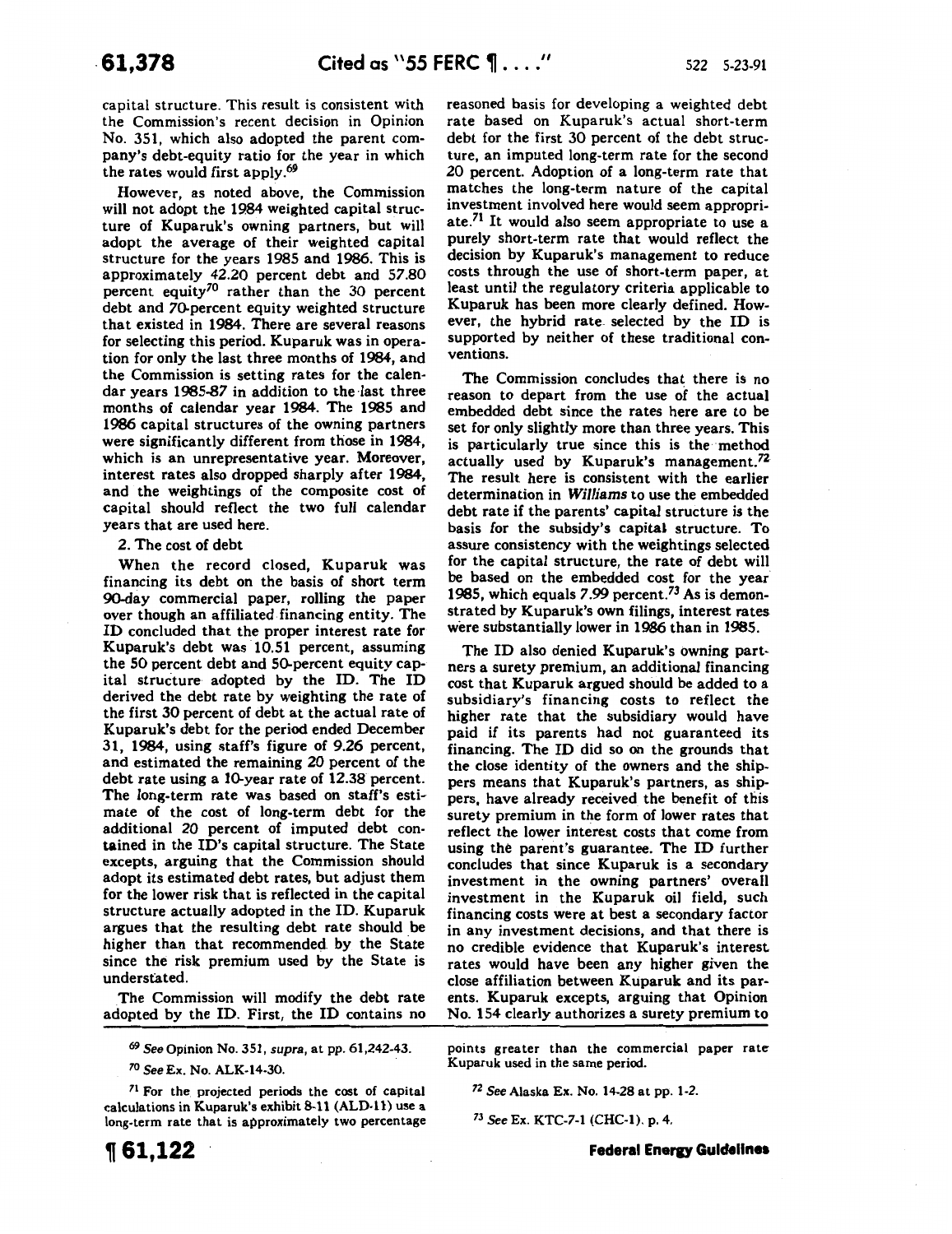compensate the parent for the risk of the guarantee, and that competent testimony establishes that the owning partners' guarantees were required for Kuparuk to issue commercial paper at a favorable rate.

Opinion No. 154-B provides that a surety premium may be appropriate when the parent guarantees the subsidiary's financing,but does not mandate such a premium.74 In arguing that Opinion No. 154 contemplated such a premium as the norm, Kuparuk relies on the rate of return portion of Opinion No. 154, which was rejected by the Court of Appeals. As staff correctly points out, the surety premium issue was reduced to a footnote in Opinion No. 154-B. In the instant case the guarantee is in the form of throughput guarantees Such guarantees are common in the oil pipeline industry, which implies that they would normally be. used as part of financing to reduce-the parent's. equity contribution to the project without borrowing against its own balance sheet.

In this case the partners used a separate legal entity to obtain administrative efficiencies in tax, regulatory, and managementissues/5 and whether a surety premium was available does not appear to have been material in determining Kuparuk's capital structure.76 In fact, the partners seem to have considered the matter of a surety premium only in relation to their regulatory strategy, and the partners' planning documents do not even mention the subject controlling their. investment decisions. Most importantly, as staff correctly notes, there is no demonstration. in this case that the parent companies actually incurred any increase in the cost of their own financing from the use of their credit to support the investment in Kuparuk. Therefore the essential premise for a surety premium does not exist. The Commission concludes that a surety premium is unsupported by the record in this proceeding and will affirm the ID.

3. The cost of equity and weighted cost of capital

In the ID the ALJ concluded that the nominal cost of Kuparuk's equity is 12.90 percent and the real cost of equity is 8.90 percent, after deducting a four percent inflation rate. The ALJ therefore developed a range of reasonableness for the equity cost of capital with: (1) a lower bound of 2.25 percent above the average 10-year treasury bond for 1988 of 9.25 percent, or 11.50 percent, and (2) an upper bound of 14.3 percent, the average 1985 estimated nominal equity return for nine gas pipelines devel-

<sup>74</sup>*Williams,* Opinion No. 154-B, 31 FERC at p. 61,837 (n.51).

<sup>75</sup>*See* Alaska Ex. Nos. 14-4 at p. 17; 14-6 at pp. 2-3; and 14-9 at p. 5.

oped by staff in this proceeding. The 12.90 percent nominal cost of equity adopted by the ID is the midpoint of this range. Using a 50 percent debt and 50 percent equity ratio, and a four percent inflation rate, the ID determined that Kuparuk's weighted cost of capital. was 10.51 percent. The ALJ developed this methodology because he found neither Kuparuk's nor the State's cost of capital evidence credible.

Kuparuk and the State except. Both argue that the methodology used by the ID is not based on record evidence. As was discussed in greater detail above, Kuparuk asserts that the ID understates Kuparuk's market risk and therefore its cost of equity capital. The State argues that since Kuparuk has no transportation risk and its market risk is minimal, the ID overstates Kuparuk's risk and overstates its cost of capital. Staff supports the ID's conclusions, arguing that it is based on Staff's methodology, as adjusted by the ID's conclusion that Kuparuk faces even lower risk than that imputed to it by staff.

The Commission agrees that the ID's analysis of Kuparuk's cost of equity was arbitrary and will modify it. The fault in the ID's conclusion lies in its determination of a range of reasonableness, which includes the use of data and calculations for periods that are outside the rates at issue in this case. For example, the ID uses the average of 10-year treasury bonds between October 1984, and June 1988, plus 2.5 percent, as the lower bound of its zone of reasonableness, and the 1985 cost of equity calculations by staff as the upper bound. Interest rates, and the overall cost of capital; dropped substantially during these four years, and the upper and lower bounds in the ID are not derived from the same timeframe. To. correct this error the Commission will base its conclusions on the average for the calendar years 1985 and 1986, the two years most fully covered by the record.

Second, as was discussed above, the ID understated Kuparuk's business risk, and therefore a higher equity cost of capital is warranted. However, the Commission agrees with the ID that Kuparuk's risk is less than that of the average lower-48 oil pipeline since such pipelines often face extensive transportation and market risk. For example, in a recent decision the Commission permitted ARCO Pipe Line Company, a lower forty-eight pipeline facing substantial transportation and market competition, a 1986 nominal equity cost of

*76 See* Alaska Ex. Nos. 14-9 at pp. 5,9; and 14-10 at p. 6.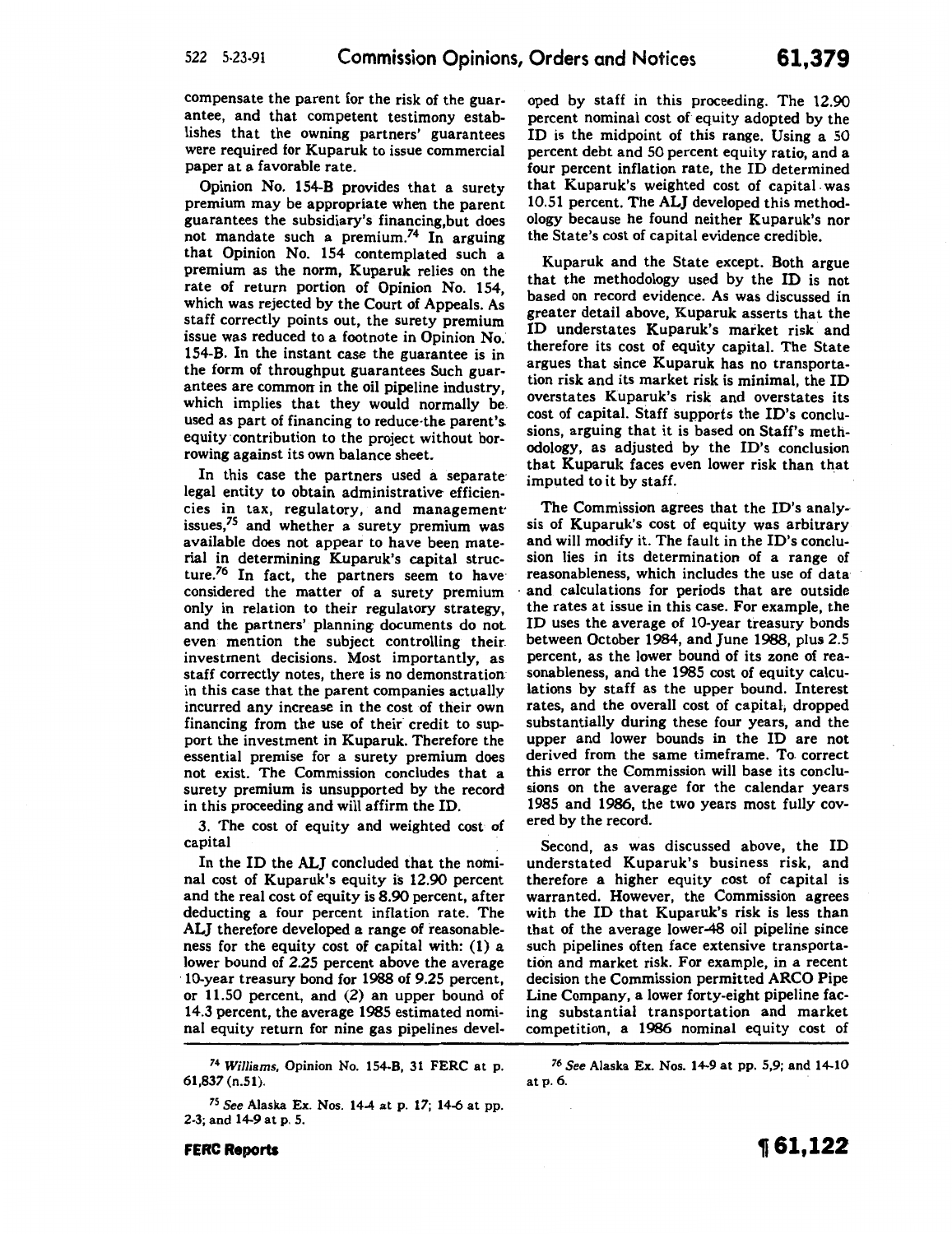capital of  $14.1$  percent.<sup>77</sup> If adjusted for the higher capital costs that existed in  $1985<sup>78</sup>$ ARCO's nominal equity cost of capital would have been 15.1 percent, and a simple two year average of 14.6 percent. Kuparuk faces no transportation competition and therefore has a lower overall business risk than ARCO. Therefore, Kuparuk's nominal equity rate of return should not exceed an amount equal to the two year average of ARCO's nominal cost of capital, and should be substantially less. The equity cost-of-capital advanced by Kuparuk is far in excess of this average.

The Commission also agrees with staff that Kuparuk faces less risk than the nine gas pipelines used in staff's primary comparison sample. While staff does not analyze the relative risk in specific terms,. both staff and the ID are correct that since the mid-1980's gas pipelines have faced increasing competition in transportation and marketing of natural gas. The staff performed a conventional discounted cash flow analysis, which despite its faults, is the best analysis in the record. This analysis concluded that the nine gas pipelines in staff's primary comparison sample had a forward looking nominal cost of capital in 1985 of 14.3 percent, which staff then reduced to 13.73 percent on the grounds that Kuparuk faced less risk. This would equate to 13.3 percent in 1986, and result in a two year nominal average of 13.8: percent.

The Commission believes that staff's reduction was too great because gas pipelines had only just begin to operate in · an open-access environment during the locked· in period covered by this order. Therefore, the Commission will use a somewhat lower adjustment and grant Kuparuk a 1985 nominal cost of equity of 14.0 percent, a 1986 nominal equity cost of capital of 13.0 percent, and a nominal two year average equity cost of capital of 13.5 percent. Since no party excepted from the use of the 4 percent inflation adjustment factor, Kuparuk's real cost of equity capital for the 1985-86 two year average is 9.5 percent. Using a 7.99 percent cost of debt, a 9.5 percent real cost of equity, and a 42.2 percent debt and 57.80 percent equity capital structure, Kuparuk's cost of capital through the calendar year 1987 is 8.86 percent, rather than the 10.50 percent adopted by the ID.

Finally, the Commission will follow Opinion No. 351-A, *supra,* and apply a nominal rate of

*77 See ARCO, supra,* 52 FERC at pp. 61,223-24. ARCO Pipeline is owned by ARCO, which has the largest percentage ownership in Kuparuk.

 $78$  Kuparuk's own testimony states that the difference in both the nominal and real cost of equity capital between 1985 and 1986 was approximately one percent. See KTC's Ex. ALK-11, Panel B. All equity to the equity portion of the AFUDC rate. As in Opinion No. 351-A, it is difficult to determine the rate to be applied for the years prior to those actually addressed by this order, and as in Opinion No. 351-A, the Commission will extend the methodology adopted in this order to the earlier years. Using Kuparuk's estimates for the difference in the equity cost of capital for the preceding years, the result is a 15.9-percent nominal rate for 1984, 14.69 percent rate for 1983, and a 19.95-percent rate for the years 1982 and 1981.79 The ID is modified accordingly.

## F. *Depreciation*

The ID concluded that Kuparuk should use straight line depreciation over its stipulated 27 year useful life. The ID reasoned that the straight line method properly accounts for uncertainties involved in the anticipated rate of Kuparuk's throughput and assures that future shippers do not obtain lower depreciation costs at the expense of current shippers. The ID rejected the arguments of the State and Kuparuk that some form of front loaded depreciation should be used in the instant case. Kuparuk and the State except.

Kuparuk argues that the ID should be reversed because all parties using Kuparuk's service support some type of front loaded depreciation, and that only staff, which has no economic interest in the proceeding, objects. Kuparuk states that while it supported the use of the sum-of-the digits method of depreciation, it has no objection to the use of the unit-ofthroughput (UOT) method urged by the State. Kuparuk asserts that Commission precedent holds that UOT is appropriate where both the production rate and total reserves can be projected with some reasonable confidence, and it claims that standard is met here. Finally, Kuparuk argues that the UOT method is consistent with the Commission's approval of such a method in the TAPS case,<sup>80</sup> and will encourage further development of Alaskan oil. The State also argues that the UOT method will result in lower depreciation charges in later years and will encourage the production of marginal fields.

Staff argues against adoption of a UOT method since Kuparuk's future throughput is uncertain, and is likely to increase in the latter part of the 1980's. Staff also asserts that the probability of greatly increased production

further adjustments between 1985 and 1986 will reflect this differential.

<sup>79</sup>The source of the adjustments is KTC's Ex. ALK-11, Panel B.

so 33 FERC at p. 61,139.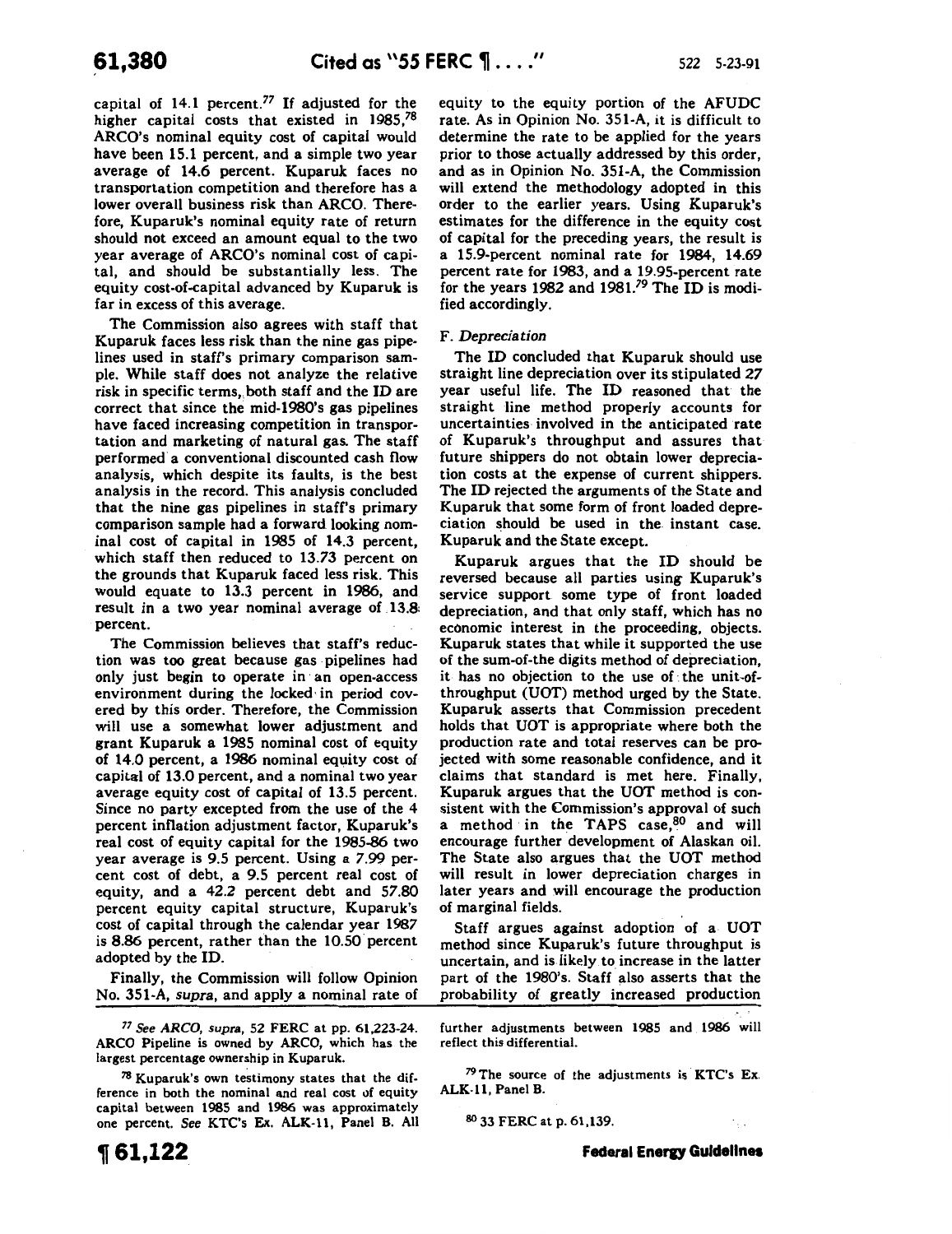means that volumes will remain high over the life of the Kuparuk system, and that present problems with the production of new sources adjacent to Kuparuk are evidence that Kuparuk's rates are too high. Staff further argues that the sensitivity of the UOT method to changes in production requires that greater information be available before any commitment is made to use that method.

The Commission concludes that the facts of this proceeding support use of the UOT method of depreciation here, and will reverse the ID. A Stipulation, executed by most of the parties in a related proceeding and introduced in this proceeding,81 addresses both Kuparuk's useful life and the estimated percentage of the total throughput that will occur in each year. The Stipulation reflects the projected output of the limited fields served by Kuparuk, since all throughput will cease when· those fields are no longer producing. Since Kuparuk serves only a limited number of fields, and as of the date of the ID only one of these was actually in production, the stipulated throughput is tied to specific ascertainable present and future reserves and the productive life of that field. Thus, while in the instant case the stipulation is tied to the throughput of the pipeline rather than the predicted output of the field, for all practical purposes the two are identical in this proceeding.

The stipulated throughput therefore meets the test of the first *Tennessee* case,<sup>82</sup> that the reserves of the field be known and ascertainable, and is analogous to the use of the unit of production (UOP} method to depreciate specific isolated reserves in the second *Tennessee*  case.<sup>83</sup> While staff's witness Sullivan projects higher oil prices and greater throughput,<sup>84</sup> in the near term staff's conclusions rely on studies that are similar to those prepared for the State of Alaska.85 The State's studies project sharply declining projected output levels for all North Slope production after 1987,<sup>86</sup> and the throughput volumes in the Stipulation begin to decline in 1991. In the second *Tennessee* case, the Commission rejected staff's assertions of expanded production for offshore gas fields on the grounds these were speculative, and will do so here.<sup>87</sup> Finally, the result is consistent with the· Commission's prior action in the TAPS proceeding, which accepted a UOT methodol-

81 See Ex. No. 1-B. The proceeding was before the Alaska Public Utilities Commission (APUC) in a 1986 rate case (Docket No. P-85-2) and was executed by Kuparuk, the State, the APUC, the Commission staff, and the Arctic Slope Regional Commission.

82 Tennessee *Gas Pipeline Company,* 56 FPC 120 at 128 (1976).

83 See Tennessee *Gas Pipeline Company,* 25 FERC  $\lceil 61,020$ , at pp. 61,103-04 (1985).

ogy. In TAPS the Commission specifically noted that the UOT method would encourage future production, as is urged by the State and Kuparuk in this proceeding. $88$ 

The Commission notes that the bulk of the early depreciation charges will be borne by shippers who are also owners of Kuparuk. Any danger that depreciation may be too low in later years can be mitigated by revised rate filings. Since, as staff states, the depreciation charges are similar in the first three full years under either straight line or the UOP method, the Commission prefers the method that will encourage additional oil production. The Commission notes this conclusion applies only to Kuparuk at this time because it serves a single field with a finite life, and is therefore analogous to the offshore gas fields involved in *Tennessee, supra,* and to the Commission's earlier decision in *TAPS.* The result here is not intended to apply to the oil pipeline industry as a whole. The ID is modified to permit the use of UOT depreciation method contained in the parties' Stipulation.

### F. Allowance for Demolition, Removal, and *Restoration*

The ID concluded that Kuparuk should be permitted to include in its rates a charge for the anticipated costs of demolition, removal, and restoration (DR&R). Kuparuk leases its right-of-way from the State, and DR&R costs are those that may be incurred for restoring the right-of-way to its natural condition upon the expiration of the lease. The stipulated cost of DR&R is \$11 million in 1986 dollars. The ID found that these anticipated costs were sufficiently certain that they are not mere contingency costs, and are therefore properly reimbursed by Kuparuk's ratepayers.

The ID also concluded that the DR&R costs should be amortized on a level payment basis over Kuparuk's *27* year stipulated economic life. In doing so the ID rejected arguments by the State and· Kuparuk that the DR&R costs should be front-loaded, thereby placing more of these costs in the earlier years of. operation. The ID also required that Kuparuk establish an external fund to hold the DR&R funds, and denied Kuparuk any inflation or cost increases over the years, the DR&R fund would be collected. The ID concluded that interest on the

84 Staff Ex. No. 22-1, DRI Forecast Summary.

85 See Wade, Exploration and Production in Alaska: A review and forecast, WORLD OIL, February, 1985.

86 See Prepared Rebuttal Testimony of John H. Lichtblau, Ex. KTC 6-3.

<sup>87</sup>*Tennessee,* 25 FERC at pp. 61,096-97.

88 See 33 FERC at p. 61,139.

**FERC Reports.**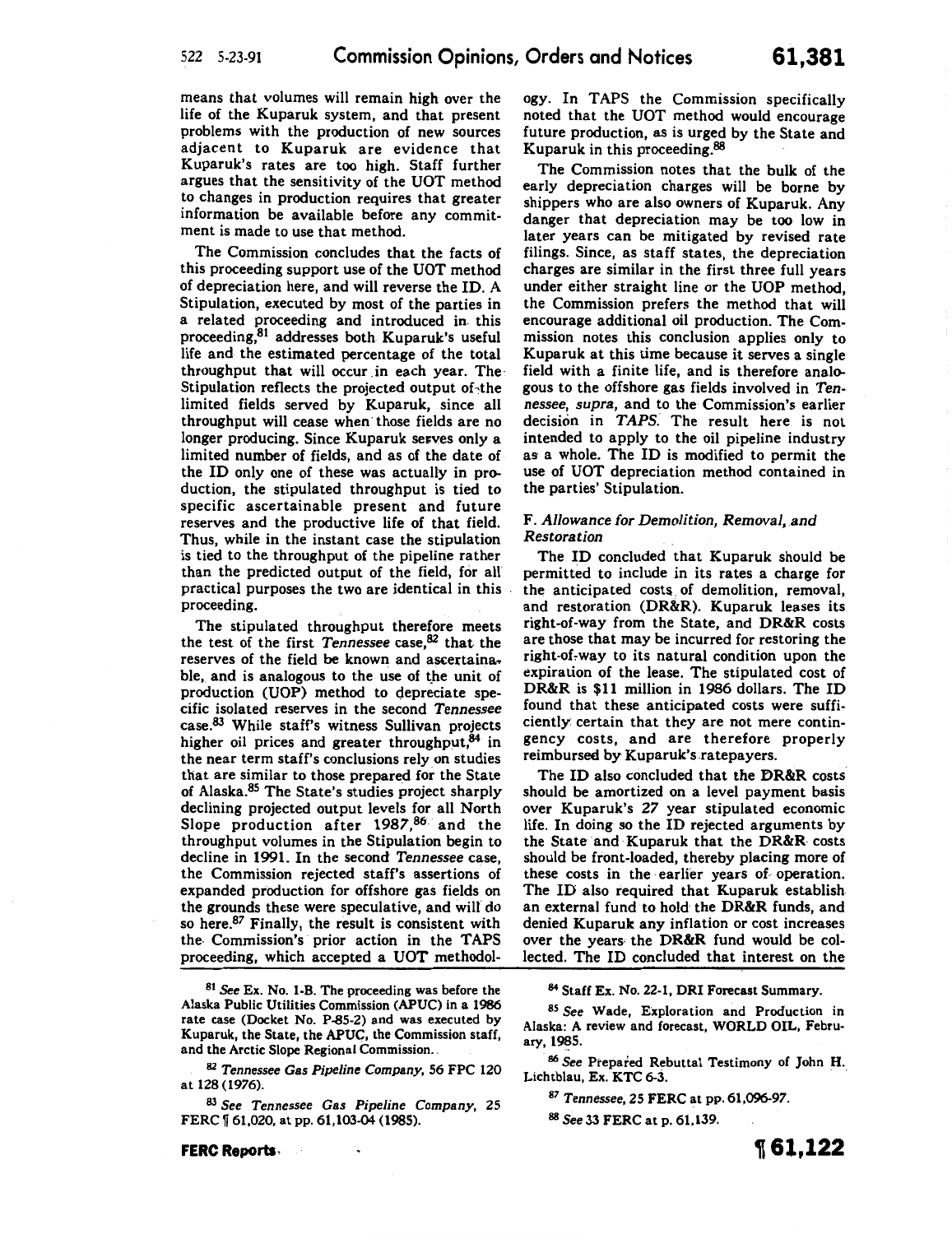DR&R fund would be sufficient to offset the rate of inflation and assure that sufficient funds accrued to cover all future costs that Kuparuk would incur for DR&R. Staff, Kuparuk, and the State except.

Staff argues that the ID improperly concluded that Kuparuk is likely to incur costs for DR&R. Staff further argues that the lease agreement permits the State to forgo collection of the DR&R funds, and therefore these funds are contingencies that should not be included in Kuparuk's costs. Staff also asserts that the ID erred in assuming that interest on any external fund would offset future costs in the DR&R. Staff argues that cost factors may actually decrease as well as increase over time, and that some cost factors did decrease in 1986. Accordingly, the staff argues that the entire concept of the DR&R is speculative and that none should be approved.

The State supports the concept of a DR&R charge, but argues that the ID also understated the earnings that would occur on the funds collected. The State asserts that since all funds collected to cover DR&R costs are commingled with corporate funds, they should be deemed to earn a return equal to the after-tax cost of capital applicable to all of Kuparuk's other assets. The State would require Kuparuk· to keep a separate accounting of all DR&R funds, and would then adjust Kuparuk's cost of service to reflect the earnings on the account. The State did not challenge the actual method for determining the annual cost that should be credited to the DR&R account.

Kuparuk excepts to the basic assumptions in the ID's method for calculating the DR&R cost, while supporting· the charge itself. First, Kuparuk asserts that the requirement of an external fund is not authorized by the ICA, and that there are significant administrative hurdles involved in the administration of such a fund. Second, Kuparuk asserts that an internal accounting would be adequate to assure that the funds are available when needed. Third, Kuparuk argues that the ID improperly uses an accrual method rather than an annuity method to determine the proper annual cost.. Under this method all costs, including estimates for inflation and changes in cost. factors, should be included in the DR&R costs to be amortized, and current rates should reflect all those costs, including an allowance for the interest component of the annuity. Finally Kuparuk asserts that the ID was simply wrong in assuming that the interest on any DR&R

increases in its projected DR&R costs.

The Commission agrees that Kuparuk should be permitted to recover its DR&R costs for the reasons stated in the ID. However, the Commission will modify the method the ID used to implement the DR&R cost deduction. First, the Commission will permit Kuparuk to use a UOT method of amortizing its DR&R costs that parallels the depreciation methodology used here. If the UOT method is not utilized and the costs escalate, they will fall most heavily on those shippers transporting oil when throughput volumes are lower. The first *Tennessee* case, supra, upon which staff relies, appears to turn on the fact that the depreciation of the assets in question would be completed substantially in advance of the normal amortization of the DR&R, and that the costs would fall unduly on the shippers first using the pipeline: Here the depreciation period and the period in which the DR&R will be recovered are the same length, and correspond to the depreciation period and methodology adopted in this order.

fund would protect Kuparuk from inflationary

Second, the Commission will use the accrual rather than the annuity method to determine the permitted DR&R cost. The annuity method is premised on complex assumptions on the rate of inflation generally, changes in spe-' cific factor prices involved in North Slope operations, uncertain and unsubstantiated changes in productivity, possible joint operations with other companies, changes in the market for surplus materials, and modifications in regulatory policy. Kuparuk's request that this issue be remanded for further litigation simply highlights the speculative and administratively complex nature of this undertaking.

Third, the Commission will reverse the requirement of an. external fund. Unlike the electric utility cases cited by staff, only a handful of easily identified customers are involved in the instant case, and any refunds would flow primarily to Kuparuk's owners. The Commission notes at this point that Kuparuk will be liable if the accumulated DR&R funds are not used for that purpose, and that as general partners, Kuparuk's owners will. be liable to any shippers if Kuparuk itself should lack the funds to make the required refunds. The Commission will require maintenance of a designated account, <sup>89</sup> and Kuparuk must state in its annual reports the sums credited to the DR&R fund.

Finally, the Commission will adopt staff's recommendation that the accrued funds be

<sup>89</sup> This account must include an entry for any funds accrued to date or transferred to Kuparuk under the Partnership Agreement.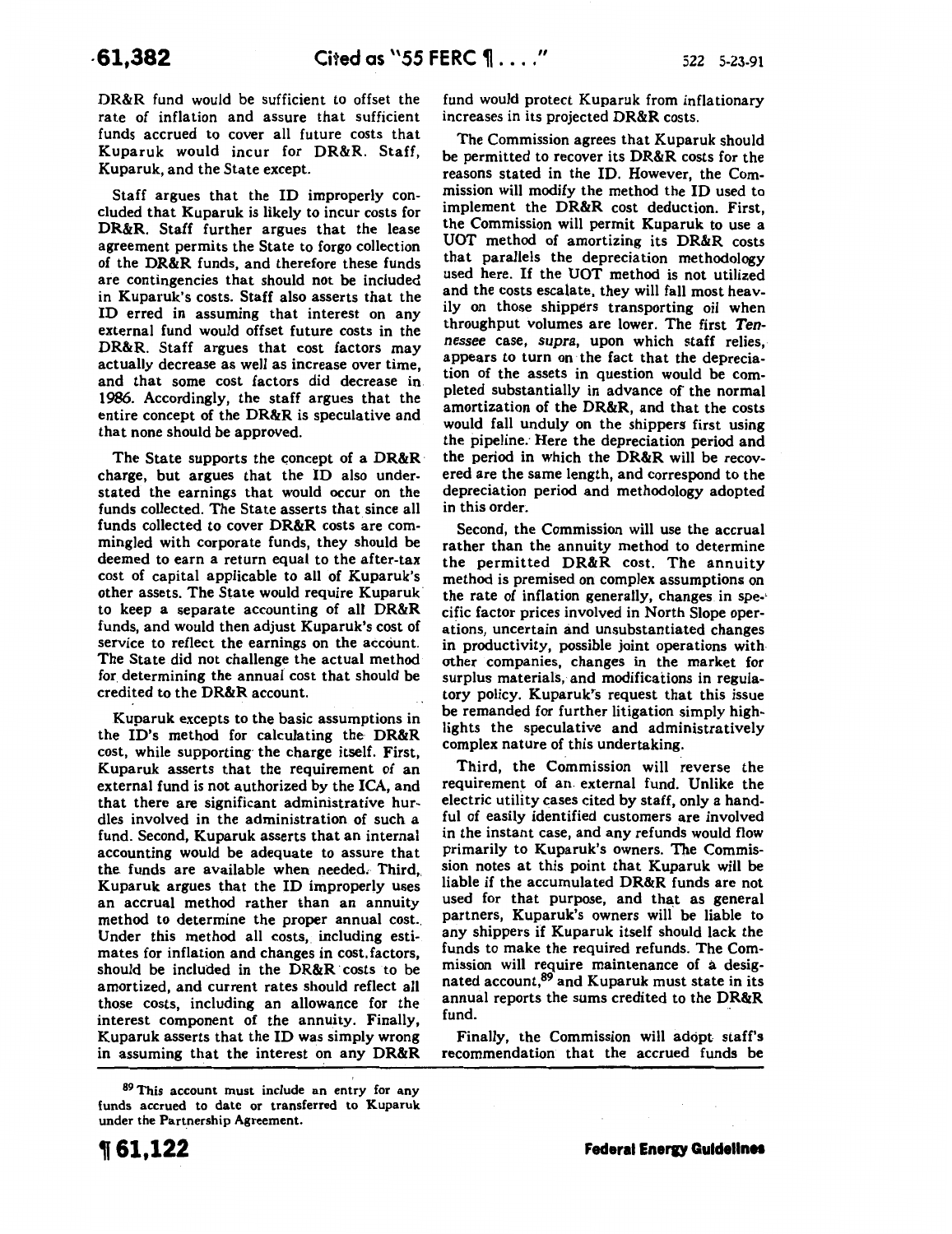deducted from the rate base since Kuparuk has the cost free use of the funds until they are actually expended for DR&R purposes. The State would permit the DR&R fund to be included in the rate base but to have Kuparuk's cost of service reduced by a return equal to that of Kuparuk's nominal after tax cost of capital. The Commission practice is to reduce the rate base rather than the rate of return, and will do so here.<sup>90</sup> This decision to deduct the accruing account from the rate base moots any debate about the interest rate thatshould be applied. The Commission will also adopt staff's recommendation on the tax payments that will result from the interest actually accrued on the DR&R funds. The ID is modified accordingly.

#### G. *Other cost issues and Remedies*

Exceptions were filed to three cost issues: (1) the throughput to be used; (2) whether there should be. a cost adjustment to reflect tax changes as a result of the Tax Equity and Fiscal Accountability Act of 1982 (TEFRA); and (3) the proper amortization . period for Kuparuk's litigation expenses in this case. In addition, Kuparuk requests that· any relief not be applied retroactively.

The ID did not make any determinations on the appropriate amount of throughput because the adoption of a variable tariff mechanism mooted this determination. The Commission has ruled that an involuntary variable tariff mechanism is unlawful, and it will make a merits determination.here.

Staff recommends a throughput of 101,681,355 barrels per year. Kuparuk argues. that the use of any information beyond its 1985 test period<sup>91</sup> violates the Commission's policy against making the test year a moving target. Kuparuk further argues that the test year is based only on 1985 data, and given Kuparuk's. short operating history, the record might be reopened to obtain additional information, or alternatively, the Commission might use the actual information available for 1984. and 1985. Staff replies that Kuparuk submittedactual data in response to data requests showing approximately  $50,422,000$  barrels for the first six months of 1986, which reflects a strong upward trend in volume, and that this was the basis for staff's use of 1986 as the base year.<sup>92</sup>

Staff also asserts that the Stipulation shows a projected throughput increase of 28 percent

<sup>90</sup>*See Tennessee\_ Gas, supra,* at 25 FERC at p. 61,220.

<sup>91</sup>*See* Ex. No. KTC 4-0, at pp. 18,19.

<sup>92</sup>*See* Ex. No. FERC 24-3, Schedule 1.

<sup>93</sup> In any event, the Commission may rely on evidence outside the test period if this is necessary to

FERC Reports

over 1985 volumes, or approximately 102,557,659 barrels. It asserts that this confirms that staff's estimate of 101,681,355 barrels per year was reasonable, and further notes that the Stipulation indicates that Kuparuk's throughput will increase through 1990. Staff asserts that any arguments to the contrary are speculative. Given Kuparuk's 100 million barrel throughput in 1986, the stipulated throughput profile, and the lack of persuasive evidence that throughput will decline, staff argues that the Commission should not adhere strictly to· Kuparuk's definition of the test period.

The Commission agrees that the projected throughput urged by Kuparuk is too low to be used for the years at issue here. At the same time, the Commission recognizes that in 1984 and 1985 Kuparuk was in a start up phase and that adopting Staff's volumes for those years could lead to an underrecovery of costs in those years. Kuparuk may use its projected volumes of 85 million barrels for the years 1984 and ' 1985, and shall use staff's level of 101,681,355 barrels in 1986 and 1987. Projections for the years after 1987 may be developed in Phase II of this proceeding, including modification of the Stipulation if this proves necessary. In its action here the Commission is relying on the volumes actually stipulated by the parties, and therefore Kuparuk's assertion that the Com-mission is improperly\_ extending the test period. is irrelevant.<sup>93</sup> The ID is modified accordingly.

The ID permitted Kuparuk to utilize the full 10 percent investment tax credit (ITC) permitted it under the TEFRA. The ID concludedthat Kuparuk has the right to make maximum use of the investment tax credit created by Congress• without a reduction in that benefit through regulatory action: Specifically, TEFRA permits the taxpayer to. elect either a 10-percent tax credit, with a 95-percent depreciable tax basis, or an eight percent lTC with a 100-percent depreciable basis. The State excepts, arguing that Kuparuk's income tax for ratemaking purposes should reflect a hypothetical 100-percent depreciation tax basis rather than the depreciation tax basis of 95 percent actually used by Kuparuk and staff. The ID is affirmed as it correctly concluded that TEFRA created a statutory right that may not be diminished by state or federal regulatory action.

achieve a rational" result. See *Paiute Pipeline Com*pany, 54 FERC  $\llbracket 61,338 \text{ n.14}, \text{ at p. 9, slip opinion}$ issued March 26, 1991. In this case the actual throughput for the years 1986 and 1987 was close to the projections adopted in this case.